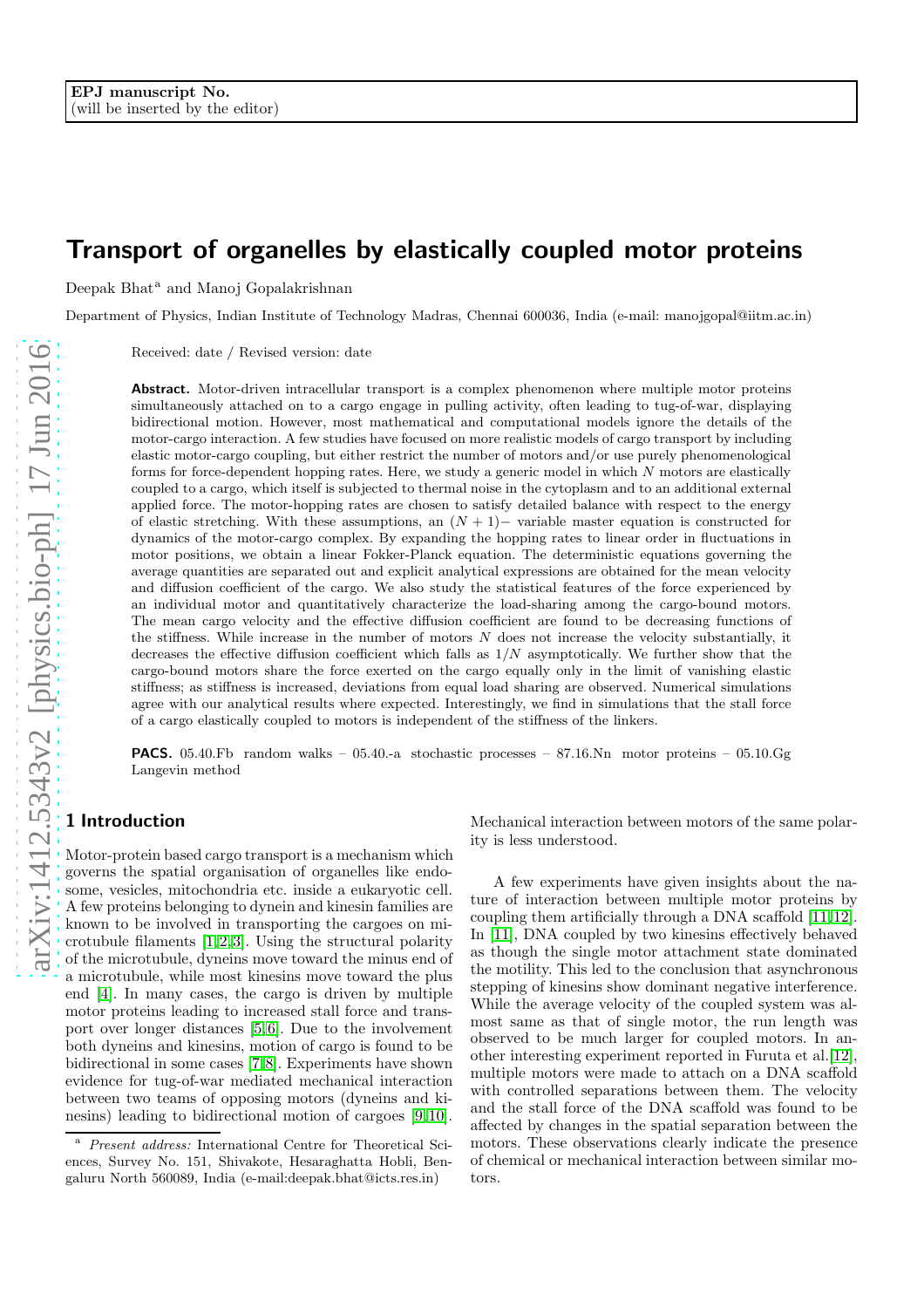

<span id="page-1-0"></span>Fig. 1. The figure shows a set of motor proteins are pulling a cargo against an external load f. As each motor protein is at a different spatial separation from the cargo, individual motors experiences different stretching forces. In particular, the leading motor experiences a large force and a lagging motor experience a smaller force.

like endosomes, mitochondria etc. are soft molecules with stiffness typically of the order of a few pNnm<sup>-1</sup> [\[1,](#page-11-0)[13,](#page-11-12)[14\]](#page-11-13) Since motor proteins exert forces of a few pN on these organelles, the elastic nature of motor-cargo assembly is likely to be an influential factor in the transport process. Early models on unidirectional and bidirectional transport have generally ignored the details of interaction between similar motor proteins in a team [\[15,](#page-11-14)[16,](#page-12-0)[17,](#page-12-1)[18\]](#page-12-2). In these models, external force on the cargo is assumed to be shared equally among the like motors, akin to a "meanfield" approximation [\[19\]](#page-12-3). It is, however, plausible that stretching of the elastic motor-cargo linkers generates tension on the motors even in the absence of any external force on the cargo. Further, in the presence of external force, the force experienced by an individual motor could differ from the mean-field value. As depicted in fig[.1,](#page-1-0) the elastic stretching force experienced by a motor on a cargo depends on its spatial location which changes with time, and is, therefore, a fluctuating quantity.

Several studies have appeared in the last few years, based (mostly) on Hookean spring-like interaction between motor and the cargo [\[19,](#page-12-3)[20,](#page-12-4)[21,](#page-12-5)[22,](#page-12-6)[23,](#page-12-7)[24,](#page-12-8)[25,](#page-12-9)[26,](#page-12-10)[27,](#page-12-11)[28,](#page-12-12)[29\]](#page-12-13). In Kunwar et al. [\[20\]](#page-12-4), along with elastic interaction among the motors, non-linear force-velocity relations are assigned to different motors. Average run length of multiple motor driven cargo in the presence of external force is studied computationally at different motor stiffnesses. A more systematic semi-analytic study done by Materassi et al.[\[21\]](#page-12-5) reproduced the results in [\[20\]](#page-12-4). It was shown by Kunwar et al. [\[19\]](#page-12-3) that, compared to the mean-field model in which load is assumed to be shared equally among the motors of same directionality, a stochastic load sharing model based on elastic motor-cargo interaction can explain unidirectional transport more reliably. They found, however, that neither model is consistent with all the experimental observations of bidirectional transport. In a computational study, Bouzat and Falo [\[22\]](#page-12-6) have shown that the stall force of the cargo-motor assembly is larger for noninteracting motors than motors interacting through elastic strain force. In another study by Bouzat and Falo [\[23\]](#page-12-7), tug-of-war between multiple opposing motors is investigated and it is shown that the mean velocity of the cargo is independent of the stiffness, whereas the mean runtime decreases with increase in stiffness. A discrete state transition rate model employed in [\[24\]](#page-12-8) showed slight reduction in two motor run length and velocity at larger stiffnesses, due to increase in the strain force. In a more recent study, Berger et al. [\[25\]](#page-12-9) identified four distinct transport regimes in a system of two elastically coupled motor proteins. In [\[28\]](#page-12-12), the dynamics of the cargo coupled to a single motor protein was studied using a novel coarse-graining approach based on separation of time-scales between the cargo and motor. A very recent study by Bouzat[\[29\]](#page-12-13) showed that a model in which motors experience history-dependent forces captures some of the experimental observations better than the previously studied models.

Motor proteins and motor-driven membranous organelles at most two motor proteins driving a cargo [\[24,](#page-12-8)[25,](#page-12-9)[26,](#page-12-10) Some of the formalisms developed in the above mentioned analytical studies were applied to simple cases with [28\]](#page-12-12), while many other studies are by and large computational in nature [\[19,](#page-12-3)[20,](#page-12-4)[22,](#page-12-6)[23,](#page-12-7)[29\]](#page-12-13). A general theoretical framework to study the motion of a cargo driven by arbitrary number of elastically bound motors has not been developed. We develop such a treatment in this paper. We study the motion of a cargo pulled by  $N$  elastically coupled motor proteins in a viscous medium, subject to thermal noise and an external applied force. Starting from the complete master equation, we extract deterministic dynamical equations for the averages and a linear Fokker-Planck equation(LFPE) for the fluctuations. We study the effects of elastic stiffness and the number of motors on various statistical properties such as the drift and diffusion of the cargo, force experienced by each motor protein and its deviation from the mean field approximation. Finally, we carry out computer simulations in order to verify our analytical results and mostly observe good agreement between the two wherever expected. Among the limitations of our study, spontaneous and load-induced detachment of motors from the filament is completely neglected. Also, truncation of the expansion of the master equation leads to incorrect prediction on the variation of stall force with stiffness. These limitations will be partially addressed in a future publication.

> The paper is organised as follows. In sec[.2,](#page-2-0) we describe our model and set up the compete master equation, which is the separated into deterministic "macroscopic" equations for the averages and a LFPE for fluctuations. We derive various properties of the cargo transport such as the average cargo velocity and effective diffusion coefficient of the motor-cargo complex in sec[.2.1.](#page-2-1) One of the important ingredients in the model, the elastic stretching energy dependence of motor jumping rates, is discussed in sec[.2.2.](#page-3-0) In sec[.2.3,](#page-4-0) we apply the formalism developed in sec[.2.1](#page-2-1) to a cargo driven by N identical motors. In sec[.2.4,](#page-5-0) we describe the computer simulations techniques employed in our study and in sec[.2.5](#page-5-1) we verify all the results obtained in sec[.2.3](#page-4-0) using computer simulations. We compare predictions of our model with experiments in sec[.3.](#page-8-0) Finally, in sec[.4](#page-8-1) we summarize our results and discuss some of their implications.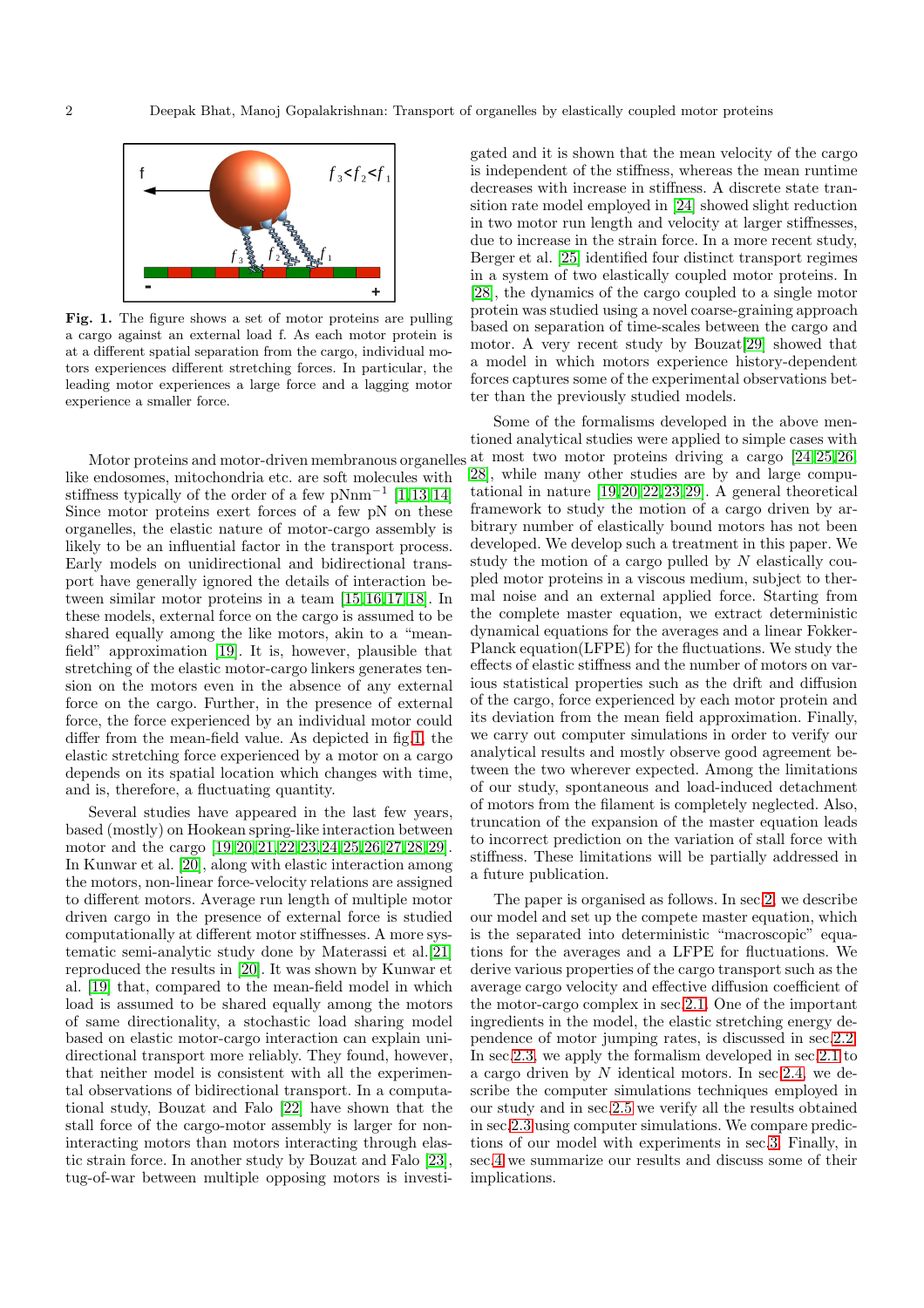

<span id="page-2-2"></span>Fig. 2. (a) Cartoon of multiple elastic motor proteins (shown as springs) coupled to a cargo performing one-dimensional Brownian motion on a microtubule. (b) A motor at  $x_n$  jumps forward with a rate  $W_n^+(\Delta_n)$  and backward with a rate  $W_n^{-}(\Delta_n)$ . The corresponding reverse transition rates, with starting points at  $x_n + 1$  and  $x_n - 1$  are, respectively, given by  $W_n(\Lambda_n+1)$  and  $W_n^+(\Lambda_n-1)$ .

## <span id="page-2-0"></span>2 A generic model for a cargo elastically coupled to N motor proteins

A motor protein moving on a microtubule filament moves in a sequence of jumps of fixed length (usually, although dynein is known to take variable-sized jumps in response to load [\[30,](#page-12-14)[31\]](#page-12-15)) from one monomer to the next . For a single free motor protein, let  $\ell$  be the jump length,  $w_n$ and  $v_n$  be the forward and backward hopping rates respectively. A motor protein is imagined to be bound to the cargo using a spring of stiffness  $\kappa_n$ , which is an approximation to the motor-cargo linker in our model. We consider a cargo pulled by  $N$  such motor proteins simultaneously, as depicted in  $fig.2(a)$  $fig.2(a)$  $fig.2(a)$ . In reality, the stiffness  $\kappa_n$  could also have contribution from the elastic nature of membranous cargo, which we have not taken separately in to account. Let  $x_0$  and  $x_n$   $(1 \le n \le N)$  be the positions of the cargo and the n'th motor on the filament respectively, expressed in units of jump length  $\ell$ . For the sake of later convenience, we use the convention  $x \equiv \{x_0, x_1, \ldots, x_N\}$ . If  $\Delta_n = x_n - x_0$  is the instantaneous separation between n'th motor and the cargo, then the instantaneous elastic force on the n'th motor is  $f_n = -\ell \kappa_n \Delta_n$  and so the elastic force on the cargo due to all the motors at different locations on the filament is  $f_c = \ell \sum_{i=1}^{N} \kappa_i \Delta_i$ . For a cargo bound to N motor proteins and acted on by an external force  $f$ , the over-damped Langevin equation is written as [\[22,](#page-12-6)[28\]](#page-12-12)

<span id="page-2-7"></span>
$$
\ell \dot{x}_0 = \ell \sum_{i=1}^{N} \frac{\kappa_i \Delta_i}{\gamma} + \frac{f}{\gamma} + \zeta(t), \tag{1}
$$

where  $\gamma$  is the drag coefficient,  $\zeta(t)$  is Gaussian white noise:  $\langle \zeta(t) \rangle = 0$  and  $\langle \zeta(t) \zeta(t') \rangle = D\delta(t - t')$ , where  $D = 2k_BT/\gamma$  following the fluctuation-dissipation theorem. Note that the sign of  $f$  is positive when the force acts in the  $+x_0$  direction; hence an "opposing force" will have  $-$  sign in this convention.

The hopping rates of the individual motors are modified by the presence of the elastic stretching energy. Let us denote by  $W_n^+(\Delta_n)$  and  $W_n^-(\Delta_n)$  the single motor hopping rates for the forward  $(x_n \to x_n + 1)$  and backward  $(x_n \rightarrow x_n-1)$  transitions respectively, as shown in fig[.2\(](#page-2-2)b). Then, the complete equation for the probability distribution  $P(x;t)$ , that describes the stochastic dynamics of the motor-cargo system is written as:

<span id="page-2-3"></span>
$$
\frac{\partial P(\boldsymbol{x};t)}{\partial t} = \sum_{n=1}^{N} \left[ (\mathbb{E}_n^+ - 1) W_n^- P + (\mathbb{E}_n^- - 1) W_n^+ P \right] - \frac{\partial}{\partial x_0} \left[ \left( \sum_{i=1}^{N} \frac{\kappa_i}{\gamma} \Delta_i + \frac{f}{\ell \gamma} \right) P - \left( \frac{D}{2\ell^2} \right) \frac{\partial P}{\partial x_0} \right] (2)
$$

where  $\mathbb{E}_n^+$  and  $\mathbb{E}_n^-$  are a set of N raising and lowering operators, defined through the relations  $\mathbb{E}_n^+$   $P(x_0, x_1, \ldots, x_n, \ldots) =$  $P(x_0, x_1, ..., x_n+1, ...)$ , and similarly,  $\mathbb{E}_n^{-} P(x_0, x_1, ..., x_n, ...)$  $P(x_0, x_1, \ldots, x_n - 1, \ldots)$ [\[32\]](#page-12-16).

#### <span id="page-2-1"></span>2.1 Expansion of the master equation

In eq[.2,](#page-2-3) we expand all the variables  $x_n$  about their average values  $\overline{x_n(t)}$  as follows:

<span id="page-2-4"></span>
$$
x_n = \overline{x_n(t)} + \eta_n \qquad 0 \le n \le N,\tag{3}
$$

where  $\eta_n$  are fluctuations about the averages, hence  $\langle \eta_n \rangle = 0$  by construction. The dynamics may be described now in terms of the variables  $\eta_n$ , the probability distribution of which is defined as  $\Pi(\eta;t) \equiv P(\boldsymbol{x};t)$  so that

<span id="page-2-6"></span>
$$
\frac{\partial P(\boldsymbol{x};t)}{\partial t} = \frac{\partial \Pi(\boldsymbol{\eta};t)}{\partial t} - \sum_{n=0}^{N} \frac{d\overline{x_{n}}}{dt} \frac{\partial \Pi}{\partial \eta_{n}}.
$$
 (4)

With the shift of variables in eq[.3,](#page-2-4) the operators  $\mathbb{E}_n^+$ and  $\mathbb{E}_n^-$  in eq[.2](#page-2-3) admit the Taylor expansion [\[32\]](#page-12-16)

<span id="page-2-5"></span>
$$
\mathbb{E}_n^{\pm} = \sum_{m=0}^{\infty} \frac{(\pm 1)^m}{m!} \frac{\partial^m}{\partial \eta_n^m}.
$$
 (5)

Insertion of eq[.5](#page-2-5) along with eq[.4](#page-2-6) into eq[.2](#page-2-3) yields the following Kramers-Moyal expansion in terms of the variables  $\eta_n$ :

$$
\frac{\partial \Pi}{\partial t} - \sum_{n=0}^{N} \overline{x}_n \frac{\partial \Pi}{\partial \eta_n} = \sum_{n=0}^{N} \sum_{m=1}^{\infty} \left[ -\frac{1}{(2m-1)!} \frac{\partial^{2m-1}}{\partial \eta_n^{2m-1}} (V_n \Pi) + \frac{1}{(2m)!} \frac{\partial^{2m}}{\partial \eta_n^{2m}} (D_n \Pi) \right], \quad (6)
$$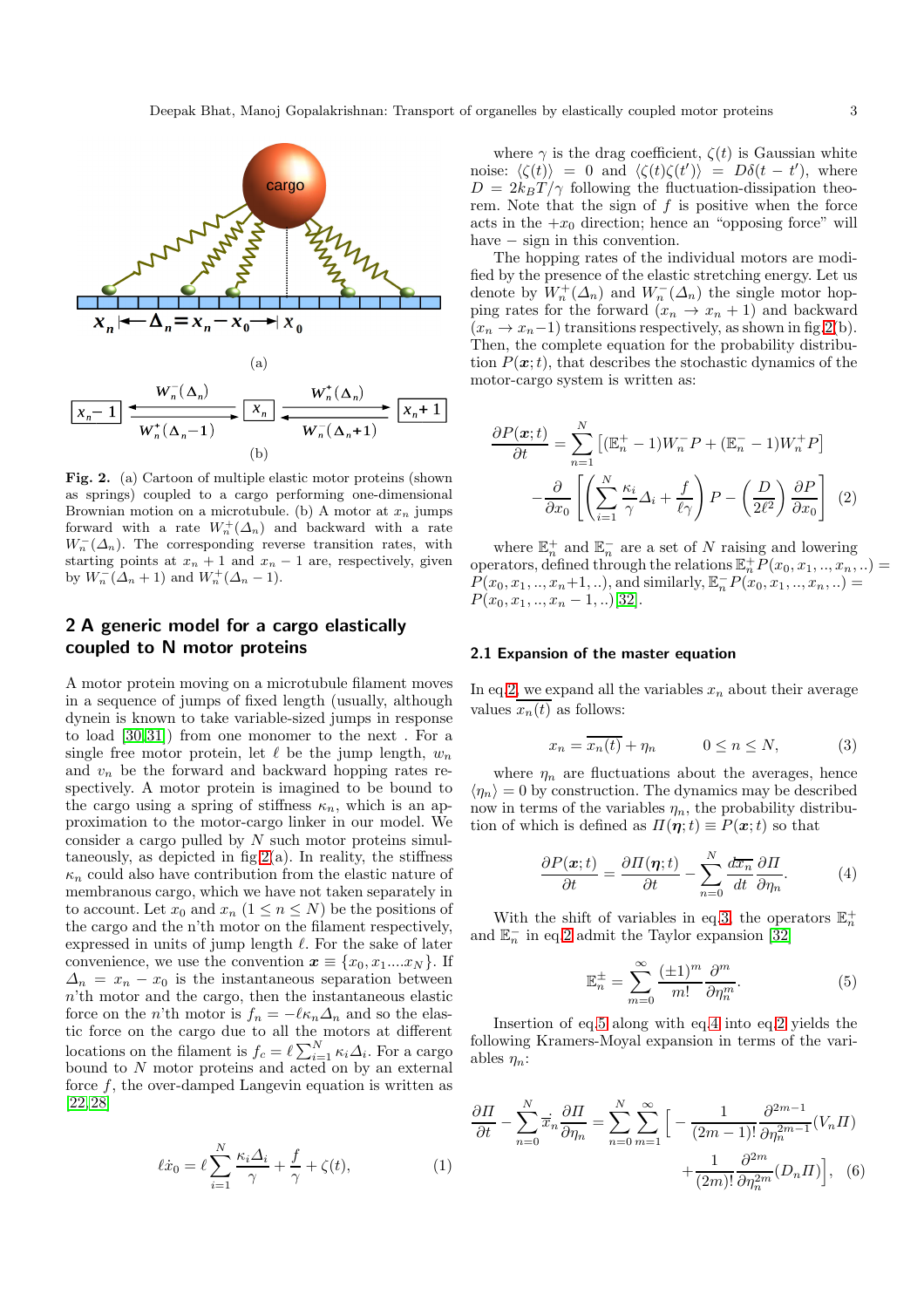where

<span id="page-3-6"></span>
$$
V_n = W_n^+ - W_n^- \qquad ; \qquad D_n = W_n^+ + W_n^-, \qquad (7)
$$

for  $1 \leq n \leq N$ , while

<span id="page-3-10"></span>
$$
V_0 = \sum_{i=1}^N \frac{\kappa_i}{\gamma} \Delta_i + \frac{f}{\ell \gamma} \qquad ; \qquad D_0 = \frac{D}{\ell^2}.
$$
 (8)

To proceed further, we carry out Taylor expansion of  $V_n$  and  $D_n$  in powers of the fluctuations  $\eta_n$ , leading to

<span id="page-3-1"></span>
$$
V_n(\boldsymbol{x}) = \overline{V}_n + \sum_k \alpha_{nk}^{(1)} \eta_k + \sum_{k,l} \alpha_{nkl}^{(2)} \eta_k \eta_l + \dots
$$
  

$$
D_n(\boldsymbol{x}) = \overline{D}_n + \sum_k \beta_{nk}^{(1)} \eta_k + \sum_{k,l} \beta_{nkl}^{(2)} \eta_k \eta_l + \dots
$$
 (9)

where we have defined (a) the "macroscopic" variables

<span id="page-3-11"></span>
$$
\overline{V_n} \equiv V_n(\overline{x}) \quad ; \quad \overline{D_n} \equiv D_n(\overline{x}) \tag{10}
$$

and (b) Taylor coefficients of order  $r (r \geq 1)$ 

<span id="page-3-9"></span>
$$
\alpha_{nkl...}^{(r)} = \frac{1}{r!} \frac{\partial^r V_n}{\partial x_k \partial x_l ...}\Big|_{\boldsymbol{x} = \overline{\boldsymbol{x}}} \quad ; \quad \beta_{nkl...}^{(r)} = \frac{1}{r!} \frac{\partial^r D_n}{\partial x_k \partial x_l ...}\Big|_{\boldsymbol{x} = \overline{\boldsymbol{x}}}.
$$
\n(11)

It can be shown that the coefficients  $\alpha_{nkl}^{(r)}$  and  $\beta_{nkl}^{(r)}$ It can be shown that the coefficients  $a_{nkl...}$  and  $p_{nkl...}$ <br>are proportional to  $(\beta \kappa \ell^2)^r$  (see Appendix A), and therefore, if  $\kappa$  is sufficiently small, higher order terms may be neglected in the expansion in eq[.9.](#page-3-1) For  $\ell = 8$ nm, this requires  $\kappa \ll 0.06 \text{pN/mm}$ , far smaller than the estimated value for kinesin  $(0.3 \text{ pN/nm})$  [\[13,](#page-11-12)[14\]](#page-11-13). Nonetheless, for the sake of making further analytic progress, we proceed with this "weak coupling" approximation. When the expansion in eq[.9](#page-3-1) is thus truncated at  $r = 1$ , we obtain the LFPE

<span id="page-3-2"></span>
$$
\frac{\partial \Pi}{\partial t} \simeq \sum_{n=0}^{N} \frac{\partial}{\partial \eta_n} \left[ \left( \frac{1}{x_n} - \overline{V}_n - \sum_{k} \alpha_{nk}^{(1)} \eta_k \right) \Pi \right] + \frac{1}{2} \sum_{n=0}^{N} \overline{D}_n \frac{\partial^2 \Pi}{\partial \eta_n^2}.
$$
 (12)

The averages and the correlation functions of  $\eta_n$  are defined as follows:

<span id="page-3-3"></span>
$$
\langle \eta_p \rangle = \int \eta_p \Pi d\eta \qquad ; \qquad \langle \eta_p \eta_q \rangle = \int \eta_p \eta_q \Pi d\eta. \tag{13}
$$

In order to satisfy the condition  $\langle \eta_p \rangle = 0$ , we put the convective term (corresponding to first order derivative with respect to  $\eta_n$ ) in eq[.12](#page-3-2) to zero (see Appendix B), thereby arriving at the "macroscopic equations" [\[32\]](#page-12-16):

<span id="page-3-4"></span>
$$
\dot{\overline{x}}_n = \overline{V_n} \qquad ; \qquad (0 \le n \le N). \tag{14}
$$

By using the definition of  $\langle \eta_p \eta_q \rangle$  given in eq[.13,](#page-3-3) we obtain the dynamics of the correlation  $\langle \eta_p \eta_q \rangle$  from eq[.12](#page-3-2) as follows (see Appendix B for the derivation):

<span id="page-3-5"></span>
$$
\frac{d\langle\eta_p\eta_q\rangle}{dt} = \sum_{n=0}^N \left[ \overline{D}_n \delta_{pn} \delta_{qn} + \alpha_{pn}^{(1)} \langle \eta_q \eta_n \rangle + \alpha_{qn}^{(1)} \langle \eta_p \eta_n \rangle \right]. (15)
$$

The results obtained in eqs[.14](#page-3-4) and [15](#page-3-5) are very general and valid for arbitrary number of motors of either directionality.

#### <span id="page-3-0"></span>2.2 Energy-dependence of motor hopping rates

We will now make specific choices for the functional form of motor hopping rates in the model. Let  $E(x) = (\ell^2/2) \sum_n \kappa_n \Delta_n^2$ be the total energy of the system in a configuration  $\boldsymbol{x}$   $\equiv$  ${x_0, x_1, ... x_n, ... x_N}$ . We define the local energy differences

$$
\varepsilon_n^{\pm} = \pm [E(...x_n \pm 1,..) - E(...x_n,..)] = \frac{\kappa_n \ell^2}{2} [2\Delta_n \pm 1](16)
$$

for a certain motor  $n$  at position  $x_n$ , corresponding to a single hop to its right or left. Then, we propose that the energy-dependent forward and backward hopping rates introduced earlier follow a local detailed balance condition, i.e.,

<span id="page-3-7"></span>
$$
\frac{W_n^+(\Delta_n)}{W_n^-(\Delta_n+1)} = \frac{w_n}{v_n} \exp(-\beta \varepsilon_n^+). \tag{17}
$$

where  $\beta = (k_B T)^{-1}$ . The dynamic quantities that characterise the transport process, e.g. the instantaneous velocity of the motor and its diffusion coefficient depend on the difference and sum of the forward and backward rates respectively (eq[.7\)](#page-3-6). Hence, our results for these quantities will depend on the specific forms for the forward and backward rates satisfying eq[.17.](#page-3-7) We consider a set of rates of the following form:

<span id="page-3-8"></span>
$$
W_n^+(\Delta_n) = w_n \exp\left[-\beta \varepsilon_n^+ \theta_n\right]
$$
  

$$
W_n^-(\Delta_n) = v_n \exp\left[\beta \varepsilon_n^-(1-\theta_n)\right]
$$
 (18)

with  $0 \leq \theta_n \leq 1$ . This model has been studied extensively in the literature  $[28,33,34,35,36]$  $[28,33,34,35,36]$  $[28,33,34,35,36]$  $[28,33,34,35,36]$  $[28,33,34,35,36]$ . In some of these studies [\[33,](#page-12-17)[34\]](#page-12-18), in the exponent,  $\theta_n$  is accompanied by the external force exerted on the motor, whereas in our model (also in [\[35,](#page-12-19)[36\]](#page-12-20)) it is accompanied by the energy difference  $\varepsilon_{\pm}$ . It is suggested in [\[34\]](#page-12-18) that,  $\theta_n$  determines the location of the transition state in the periodic free-energy landscape in which the motor takes steps.

In the next section, we will extract analytical expressions for several quantities of interest for a cargo driven by a set of identical motors  $(w_n = w, v_n = v, \kappa_n = \kappa, \theta_n = \theta)$ using the formalism developed so far. When motors are identical, the mean separation between motor and the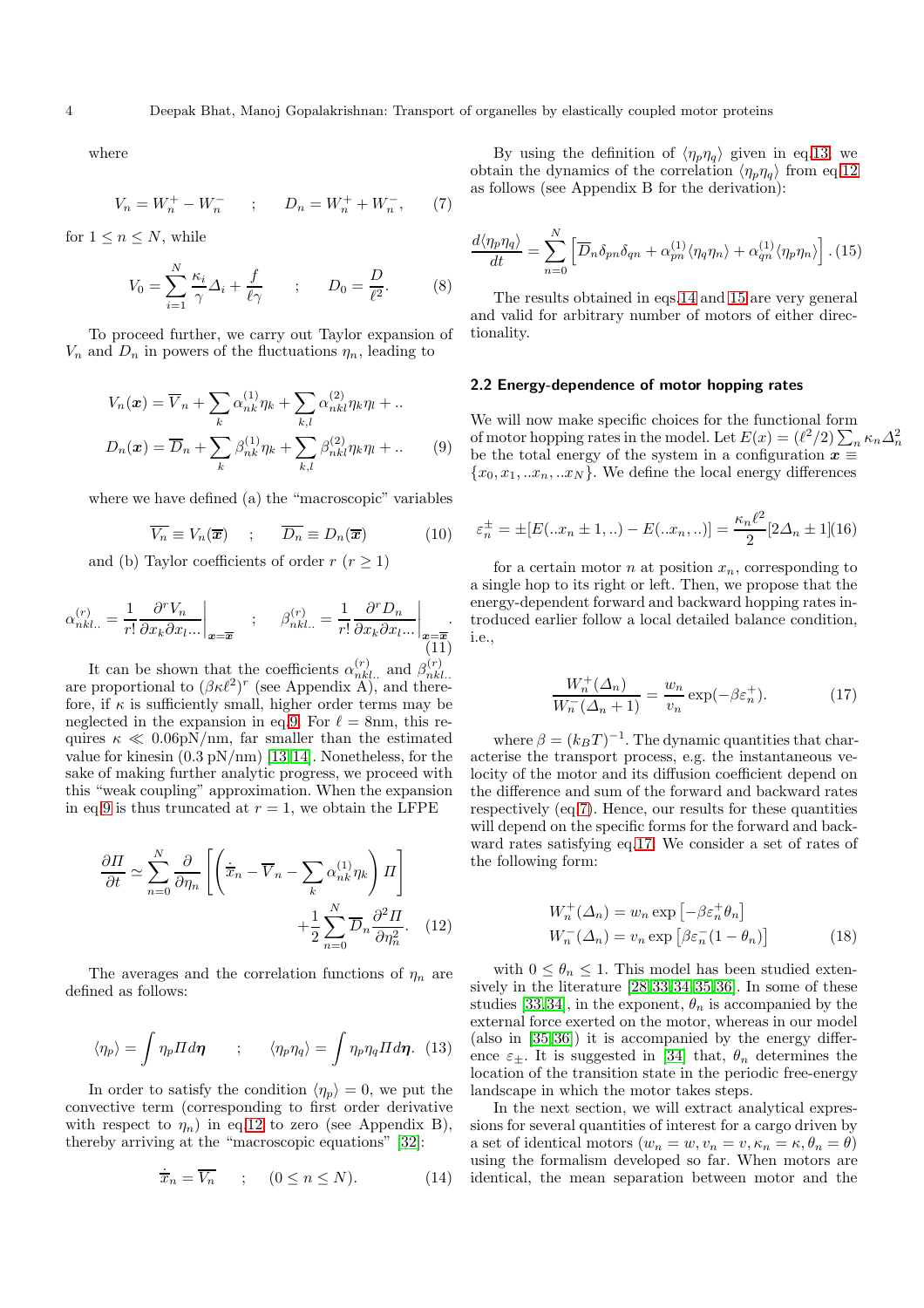

<span id="page-4-3"></span>Fig. 3. The functions on left hand side (LHS) and right hand side (RHS) of the eq[.20](#page-4-1) are shown in this figure schematically. The solution to eq[.20](#page-4-1) is the value of  $\overline{\Delta}$  at which LHS cuts the RHS in the figure (dashed line).

cargo,  $\Delta \equiv \Delta_n$ , is the same for all the motors. Also,  $V_n = V_1$  and  $D_n = D_1 \forall n \geq 2$ . Further, the rates in eq[.18](#page-3-8) depends only on the separation  $\Delta_n = x_n - x_0$ , therefore by the definition of Taylor coefficients in eq[.11,](#page-3-9)  $\alpha_{n0}^{(1)} = -\alpha_{nn}^{(1)} \equiv \alpha$  for all  $n \geq 1$ . However  $\alpha_{nm}^{(1)} = 0$  if  $n, m \geq 1$  and  $n \neq m$ . Finally,  $\alpha_{00}^{(1)} = -N \alpha_{0n}^{(1)} = -N \frac{\kappa}{\gamma}$ . We use these quantities in the next section to analytically determine different properties characterising the dynamics of the motor-cargo complex.

## <span id="page-4-0"></span>2.3 Results for a cargo driven by identical motor proteins

(i) Average cargo velocity: For identical motors, since the hopping rates and stiffness of all the motors are equal, the mean separation between motor and the cargo is the same for all motors:  $\Delta \equiv \Delta_n$ . Therefore, from eqs[.1,](#page-2-7) [8](#page-3-10) and [10,](#page-3-11) the average cargo velocity is given by

<span id="page-4-2"></span>
$$
V_{\text{avr}} \equiv \ell \overline{V_0} = \frac{N\kappa\ell}{\gamma} \overline{\Delta} + \frac{f}{\gamma},\tag{19}
$$

In the steady state, both motors and cargo move essentially with the same velocity and therefore  $\overline{V_n} = \overline{V_0}$  $\forall n \geq 1$ . Hence, from eqs[.7,](#page-3-6) [8](#page-3-10) and [10,](#page-3-11) we arrive at the following transcendental equation for  $\overline{\Delta}$ :

<span id="page-4-1"></span>
$$
\frac{N\kappa\ell}{\gamma}\overline{\Delta} + \frac{f}{\gamma} = \ell \left[ W^+(\overline{\Delta}) - W^-(\overline{\Delta}) \right] \tag{20}
$$

Solution to eq[.20](#page-4-1) is to be reinserted in eq[.19](#page-4-2) to find the average cargo velocity.

Let us first understand the nature of solution to the transcendental eq[.20](#page-4-1) for the simple case where the external force on the cargo is zero  $(f = 0)$ . The left hand side is a straight line with slope equal to  $N\kappa\ell/\gamma$  passing through the origin. The right hand side is, in general, a smooth monotonic function of  $\overline{\Delta}$  which varies from  $\infty$ 

to  $-\infty$  (see fig[.3](#page-4-3) for a schematic picture). Therefore, as the slope  $N\kappa\ell/\gamma$  becomes larger and larger, the solution to the equation  $\overline{\Delta}$  becomes smaller in magnitude (sign is positive if  $w > v$  and negative if  $w < v$ ). It suggests three different roles of  $\kappa$ ,  $\gamma$  and N respectively in the transport mechanism: (a) When  $\gamma$  becomes larger, cargo experiences a large drag force while motors try to pull it away. This increases the motor-cargo separation as  $\gamma$  increases. (b) As  $\kappa$  is increased, the energy cost due to stretching increases, larger separation between motor and cargo is energetically unfavourable and this will enhance the backward hopping rate of the motor. As a result, we see a reduction in mean stretch  $\overline{\Delta}$  with increase in  $\kappa$ . (c) Because all the motors are of same directionality, the number of springs which are connected in parallel increases (on an average) as N is increased. Due to additive nature of the spring constant in parallel springs, stretching of motors results in large energy cost and hence the mean separation between motor and cargo decreases with  $N$ . We will refer to these points again in subsequent sections where we use the specific rates given in eq[.18](#page-3-8) explicitly.

In the presence of external force  $(f \neq 0)$ , the solution to the transcendental eq[.20](#page-4-1) depends on the directionality of the motor bound to the cargo. If the net motion of the cargo is towards plus direction (i.e.  $w > v$ ) on the microtubule, then  $f < 0$  corresponds to a resisting force and decrease in f would increase the magnitude of  $\overline{\Delta}$ . On the other hand if the net motion of the cargo is towards minus direction (i.e.  $w < v$ ), then  $f < 0$  corresponds to assisting force and decrease in f would decrease the magnitude of ∆.

(ii) Effective diffusion coefficient: Starting from eq[.15,](#page-3-5) the long time behaviour of the variance  $\langle \eta_i^2 \rangle$  can be calculated exactly for simple cases like  $N = 1, 2$ , results for which are given in Appendix B. Based on these results, we conjecture that for a cargo pulled by  $N$  motor proteins, the effective diffusion coefficient is

<span id="page-4-4"></span>
$$
D_{\text{eff}}(N) = \ell^2 \left[ \frac{\alpha^2 D_0 + N(\frac{\kappa}{\gamma})^2 \overline{D_1}}{2\left(\alpha + N\frac{\kappa}{\gamma}\right)^2} \right].
$$
 (21)

Interestingly, eq[.21](#page-4-4) implies that  $D_{\text{eff}} \propto N^{-1}$  as  $N \to \infty$ .

 $N$ -dependence of  $V_{\text{avr}}$  and  $D_{\text{eff}}$ : The asymptotic result obtained above may be understood using an intuitive argument in the following way. For a free motor on the filament,  $w$  and  $v$  are forward and backward hopping rates respectively, with a fixed jump length  $\ell$ . The average velocity and diffusion coefficient for this are given by  $V_f = \ell(w - v)$  and  $D_f = \ell^2(w + v)/2$  respectively. However, when multiple motor proteins are coupled through cargo, one may naively visualise whole system of motors as an effectual random walker pulling a cargo with modified hopping rates  $w_e \sim Nw$ ,  $v_e \sim Nv$  and jump length  $\ell_e \sim \ell/\overline{N}$ . Then, the effective velocity  $V_e = \ell_e(w_e - v_e)$  becomes independent of  $N$  while the effective diffusion coefficient  $D_e = \ell_e^2 (w_e + v_e)/2 \sim N^{-1}$  as  $N \to \infty$ . The scaling holds for a large range of stiffness, particularly when N is large. However, as discussed already, the exact effective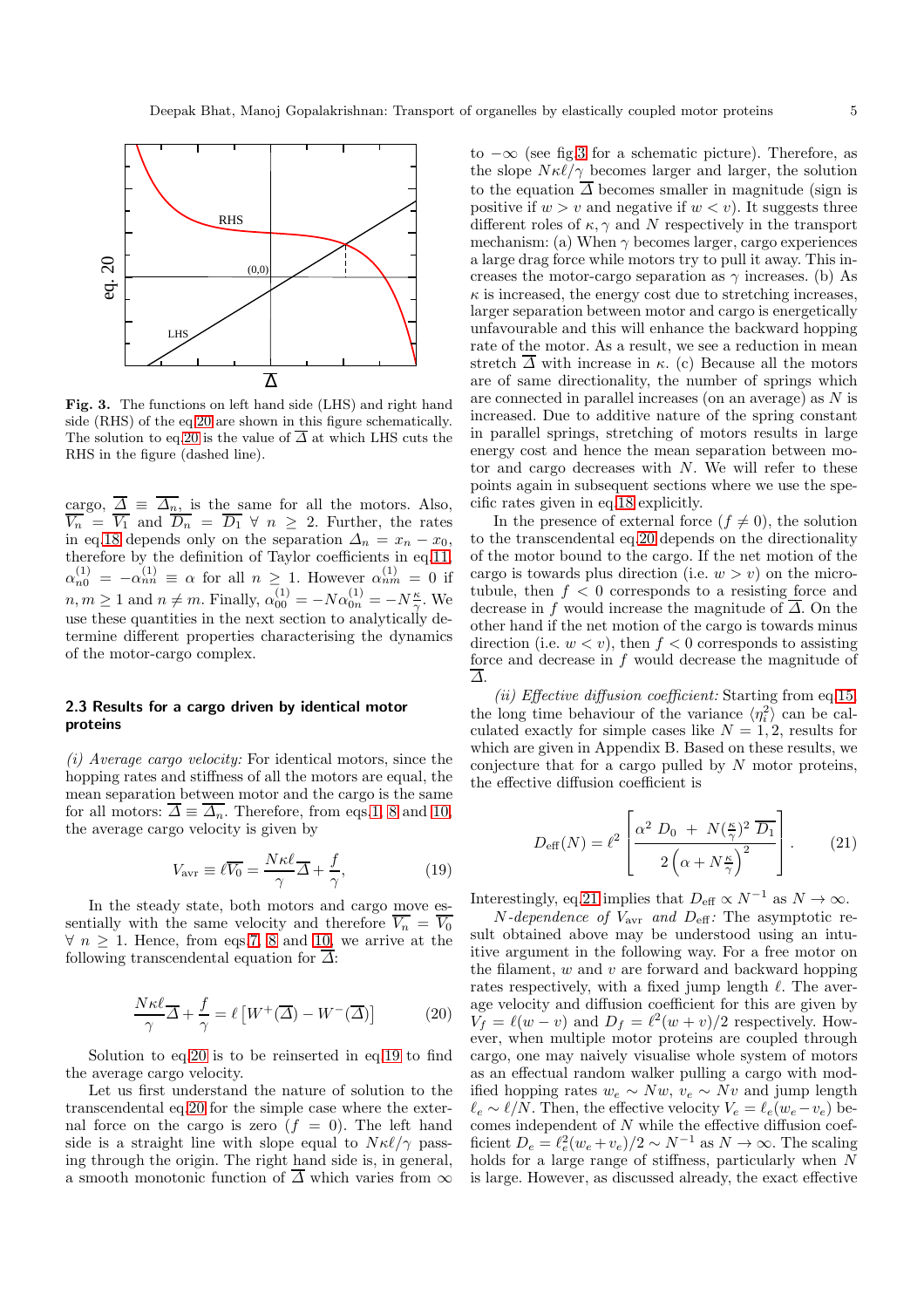velocity and diffusion coefficient depend on the effective stiffness ( $\kappa_e = N\kappa$ ) in a highly non-linear manner. This gives an additional weak  $N$  dependence to  $V_{\text{avr}}$  and  $D_{\text{eff}}$ at small N.

(iii) Average force on the motor and force-fluctuations:

The instantaneous force  $f_n$  on the n'th motor is determined by the separation between the motor and cargo at that instant, i.e.,  $f_n = -\kappa \ell (x_n - x_0) = -\kappa \ell \Delta_n$ . Because motor-cargo separation  $\Delta_n$  changes randomly with time,  $f_n$  is also varies stochastically. The present formalism allows us to systematically determine the statistics of force experienced by the motor proteins and its load sharing properties. By the transformation of variables given in eq[.3,](#page-2-4) we write the average force experienced by the motor as  $\langle f_n \rangle = -\kappa \ell \overline{\Delta}$  for identical motors.  $\langle f_n \rangle$  has two contributions: one is due to the external force  $f$  and other is due to the viscous drag force. To quantify the contribution by the viscous drag, we evaluated the difference between force experienced by the motor from  $f/N$ , i.e., define  $\delta f = f_n - (f/N)$ . From eq[.19,](#page-4-2) we notice a relation between the average deviation in the force  $\langle \delta f \rangle$  and the average cargo velocity  $V_{\text{avr}}$ , i.e.,

<span id="page-5-4"></span>
$$
\langle \delta f \rangle = -\gamma \frac{V_{\text{avr}}}{N},\tag{22}
$$

which suggests that the contribution due to the viscous drag is negligible  $(\langle f_n \rangle = f/N)$  when  $V_{\text{avr}} = 0$  i.e. when cargo is stalled or when the motors are large in number  $(N \gg 1)$ .

It must be noted that equal [\[15\]](#page-11-14) and stochastic [\[19,](#page-12-3)[20\]](#page-12-4) load-sharing models of motor-driven transport have been discussed in the literature. However, a meticulous study of force experienced by the motor and its deviation from mean field limit in stochastic load sharing model is still missing. The present formalism allows us to systematically determine the statistics of force experienced by the motor proteins and its load sharing properties. To investigate the deviation of force experienced by the motor from the mean field approximation, we study the standard deviation in the force experienced by the motor defined as  $\sigma_f(N) = \sqrt{\langle f_n^2 \rangle - \langle f_n \rangle^2}$ . In particular, note that if the force per motor is always the same,  $\sigma_f(N)$  would vanish: this limiting behaviour is achieved when stiffness  $\kappa$  is sufficiently small, that is when motor-cargo interaction is negligible. With increase in the stiffness, fluctuations in the instantaneous force  $f_n$  relative to its mean value increases. As a result,  $\sigma_f(N)$  is an increasing function of  $\kappa$ . It may be easily shown that  $\sigma_f^2 = \kappa^2 \ell^2 [\langle \eta_n^2 \rangle + \langle \eta_0^2 \rangle - 2 \langle \eta_0 \eta_n \rangle]$  for  $n \geq 1$ . From the expressions for  $\langle \eta_p \eta_p \rangle$  in Appendix B, specific results for  $N = 1$  and  $N = 2$  are obtained:

<span id="page-5-2"></span>
$$
\sigma_f(1) = \kappa \ell \sqrt{\left[ \frac{D_0 + \overline{D_1}}{2\left(\alpha + \frac{\kappa}{\gamma}\right)} \right]},
$$

$$
\sigma_f(2) = \kappa \ell \sqrt{\left[ \frac{\alpha D_0 + (\alpha + \frac{\kappa}{\gamma}) \overline{D_1}}{2\alpha(\alpha + 2\frac{\kappa}{\gamma})} \right]}.
$$
(23)

Because  $\overline{D_1}$  is a function of  $\kappa$ , the nature of the dependence of  $\sigma_f$  on  $\kappa$  is not obvious from eq[.23.](#page-5-2) However, as we will see later from numerical simulation that,  $\sigma_f(N)$  is an increasing function of  $\kappa$  and N.

(iv) Stall force: To determine the expression for stall force  $f_s^N$  (force corresponding to vanishing cargo velocity, i.e.,  $V_{\text{avr}} = 0$ ) within this formalism, we put the RHS of eq[.20](#page-4-1) to zero, the solution of which may be denoted  $\Delta_s(\kappa)$ . Then, from the LHS, the stall force is given by  $f_s(\kappa) = -N\kappa\ell\Delta_s(\kappa)$ : after substitution of  $\Delta_s(\kappa)$  we find the stall force to be

<span id="page-5-3"></span>
$$
f_s^N = N\left[\frac{1}{\beta\ell} \log\left(\frac{v}{w}\right) - \kappa\ell\left(\frac{1}{2} - \theta\right)\right]
$$
 (24)

Eq[.24](#page-5-3) completes the set of results we obtained from our approximate analytical treatment of the problem. We now proceed to discuss the results from numerical simulations.

#### <span id="page-5-0"></span>2.4 Numerical simulations

In numerical simulations, we used Brownian dynamics for cargo motion, along with fixed time-step kinetic Monte-Carlo scheme for motor dynamics. All the motors and the cargo are initialised at  $x_n = 0$   $(0 \le n \le N)$  at  $t = 0$  and their locations are updated in each time step  $\delta t = 10^{-5} s$ . From the noted locations of the cargo and all the motors  $(x_0, x_1...x_N)$  in the present time t, the separation between n'th motor and the cargo  $\Delta_n = x_n - x_0$  is used to determine the force on the cargo  $f_c = \kappa \ell \sum_{n=1}^{N} \Delta_n$ and the energy cost for forward/backward jump  $\varepsilon_n^{\pm}$  =  $(\kappa_n \ell^2/2)[2\Delta_n \pm 1]$ . In the next time step  $t+\delta t$ , the location of the cargo is estimated according to the over-damped Langevin equation (eq[.1\)](#page-2-7) and motor locations are updated using the rates given in eq[.18.](#page-3-8) Position of the cargo and all the individual motors are recorded for a long time (this time scale depends on the number of motors  $N$  and stiffness  $\kappa$ ; the time required to reach steady state is different in each cases, but typically varies from 5s to 25s), which enabled us to determine various averaged quantities of interest in the steady state. In particular, the average velocity is estimated from the relation  $\langle \delta x \rangle / \delta \tau$  where,  $\langle \delta x \rangle$  is the average distance covered in the observation time  $\delta \tau$ . The averaging is carried out over several identical copies (typically 50000) of the system. Similarly the effective diffusion coefficient is evaluated as  $[\langle \delta x^2 \rangle - \langle \delta x \rangle^2]/2\delta\tau$ .

#### <span id="page-5-1"></span>2.5 Comparing theory and simulations

Velocity versus  $\kappa$ : We have chosen the set of parameters given in Table [1,](#page-6-0) and found the solution for  $\overline{\Delta}$  from the transcendental equation [20](#page-4-1) numerically. Then the average cargo velocity  $V_{\text{avr}}$  is evaluated from eq[.19.](#page-4-2) As explained earlier, due to increase in energy cost for the movement of motors on the filament, average separation  $\overline{\Delta}$  is reduced at larger  $\kappa$ . Therefore, the average velocity of the cargo decreases with  $\kappa$ . Increase in the number of motors results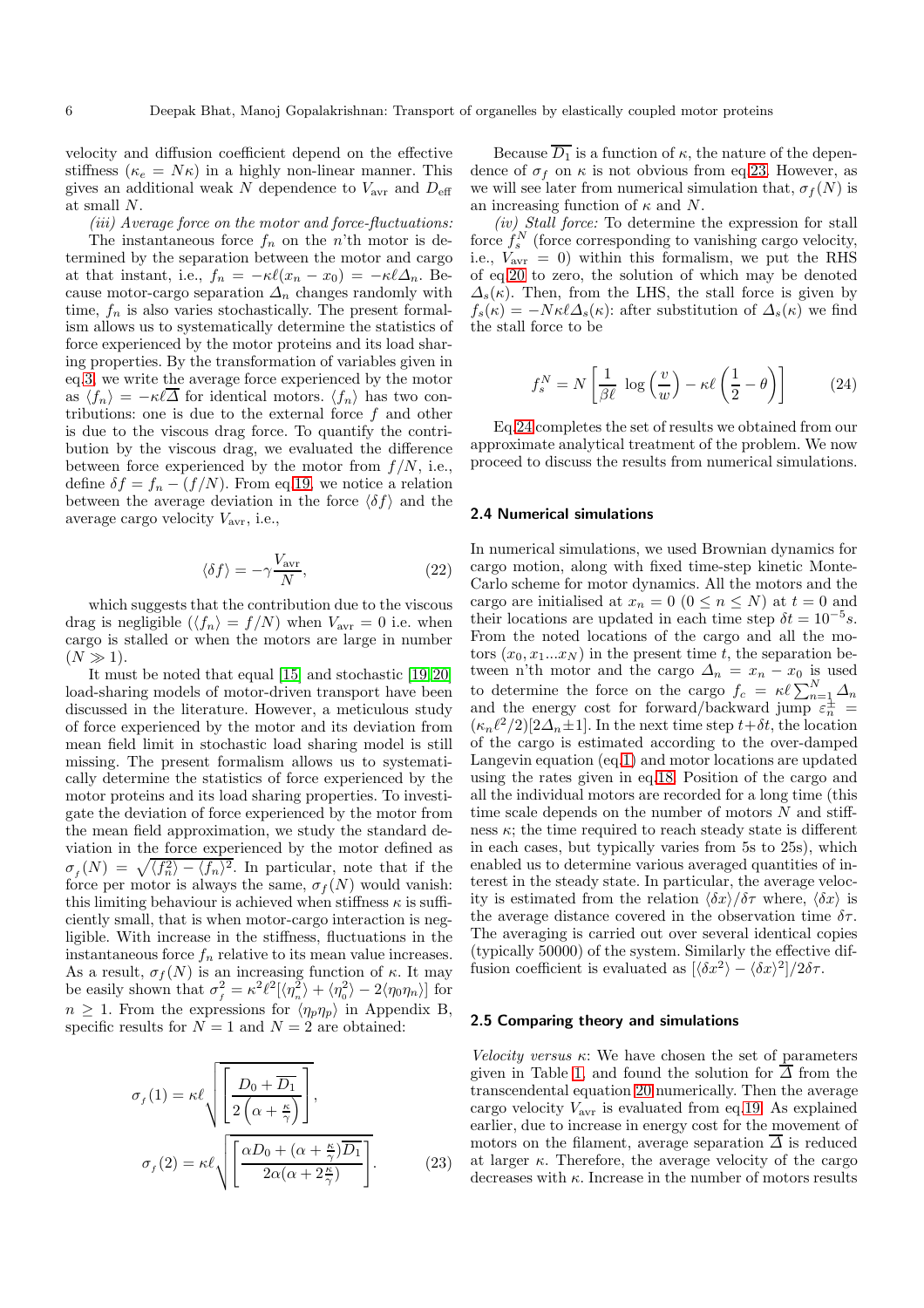| $^{-1}$ nm $^{-1}$<br>$\rm{D}N^{-1}$ | $\rm bNs~\rm nm^{-1}$      |          |        | nm |  |
|--------------------------------------|----------------------------|----------|--------|----|--|
| $\,0.2433\,$                         | $10^{-4}$<br>$9.42 \times$ | 125.0028 | 0.0028 |    |  |

<span id="page-6-0"></span>Table 1. A list of parameters used in our calculations and numerical simulations are shown here. The value for  $\gamma$  is chosen from [\[22\]](#page-12-6). For kinesin,  $\ell = 8$ nm is observed [\[37\]](#page-12-21) and  $\theta = 0.1$  is the typical value used for the same motor in [\[24\]](#page-12-8). Rates  $w$  and v are chosen in such a way that the free motor velocity  $V_f =$  $\ell(w-v)$  and the stall force of the free motor  $f_s^1 = \ln(v/w)/(\beta \ell)$ are equal to  $1 \mu \text{ms}^{-1}$  and  $-5.5 \text{pN}$  respectively.



<span id="page-6-1"></span>Fig. 4. Average cargo velocity  $V_{\text{avr}}$  is shown as a function of stiffness at zero external force  $(f = 0)$ , for various numbers of cargo-bound motors. In inset,  $V_{\text{avr}}$  is shown as a function of number of motors  $N$ , at two different values of the stiffness. The dashed line is the analytical result obtained from eq[.19](#page-4-2) and the symbols are computer simulation results.

in a very small increase in the velocity at small  $\kappa$ , but the enhancement is negligibly small at large  $\kappa$  and large N. We can see these effects in fig[.4](#page-6-1) where analytical results (lines) show good agreement with simulations (symbols).

Diffusion coefficient versus  $\kappa$ : Because both forward and backward hopping rates decrease with increase in  $\kappa$ , the overall movement itself is hindered. Fluctuations about the mean are suppressed by the increase in stretching energy cost at large stiffness. Therefore, the effective diffusion coefficient  $D_{\text{eff}}$  (see eq[.21\)](#page-4-4) of the motor-cargo assembly, as predicted by theory, decreases with  $\kappa$  and vanishes asymptotically. Results for  $D_{\text{eff}}$  as a function of  $\kappa$  are shown in fig[.5\(](#page-6-2)a). Simulation results [symbols in fig.5(a)] also show good agreement with these observations. We see in fig[.5\(](#page-6-2)b) that,  $D_{\text{eff}}$  decreases with N and the dependence becomes proportional to  $1/N$  asymptotically, which is confirmed by the slope in the inset. We have seen in fig[.4](#page-6-1) that the velocity remains constant at larger motor numbers although it increases initially with N. Therefore, as N increases, multiple motor-mediated transport becomes more deterministic.

Mean force experienced by a motor and its load shar-ing features: In fig[.6,](#page-7-0) the average force experienced by each motor  $\langle f_n \rangle = -\kappa \ell \overline{\Delta_n}$  is shown as a function of  $\kappa$ . Even



<span id="page-6-2"></span>Fig. 5. The effective diffusion coefficient  $(D_{\text{eff}})$  of the cargo as a function of stiffness is shown in (a) for various numbers of cargo-bound motors.  $D_{\rm eff}$  decreases with stiffness as well as number of motors on the cargo. In (b),  $D_{\text{eff}}$  is shown on a logarithmic scale against number of motors in for three different κ. The slope of this line, equal to  $\left[\ln D_{\text{eff}}(N+1) - \right]$  $\ln D_{\text{eff}}(N)]/[\ln(N+1)-\ln(N)]$ , approaches −1 as N increases, indicating that  $D_{\text{eff}}$  decreases as  $1/N$  asymptotically (see inset). In both (a) and (b), dashed lines correspond to eq[.21](#page-4-4) and symbols are simulation results.

in the absence of external load on the cargo  $(f = 0)$ , due to the competition between viscous drag and elastic stretching, a motor experiences a net opposing force, whose average is  $\langle f_n \rangle = -\gamma V_{\rm avr}/N$ . The decrease of  $\langle f_n \rangle$ as a function of  $\kappa$  is related to the reduction in  $V_{\text{avr}}$  with increasing stiffness. With increase in number of motors N,  $V_{\text{avr}}$  becomes independent of N (see fig[.4](#page-6-1) insets) and therefore, the force experienced by each motor decreases as  $1/N$  asymptotically.

We have looked at the dependence of  $\langle \delta f \rangle$  (the average force on the motor due to viscous drag) on the stiffness, in the presence of external force  $f = -3pN$ . The analytical expression (eq[.22\)](#page-5-4), in comparison with simulation results, is shown in fig[.7](#page-7-1) insets. Notably, the average force on the motor due to viscous drag in the absence of external force, shown in fig[.6,](#page-7-0) is slightly larger than that in the presence of force  $f = -3pN$ , as shown in fig[.6](#page-7-0) insets.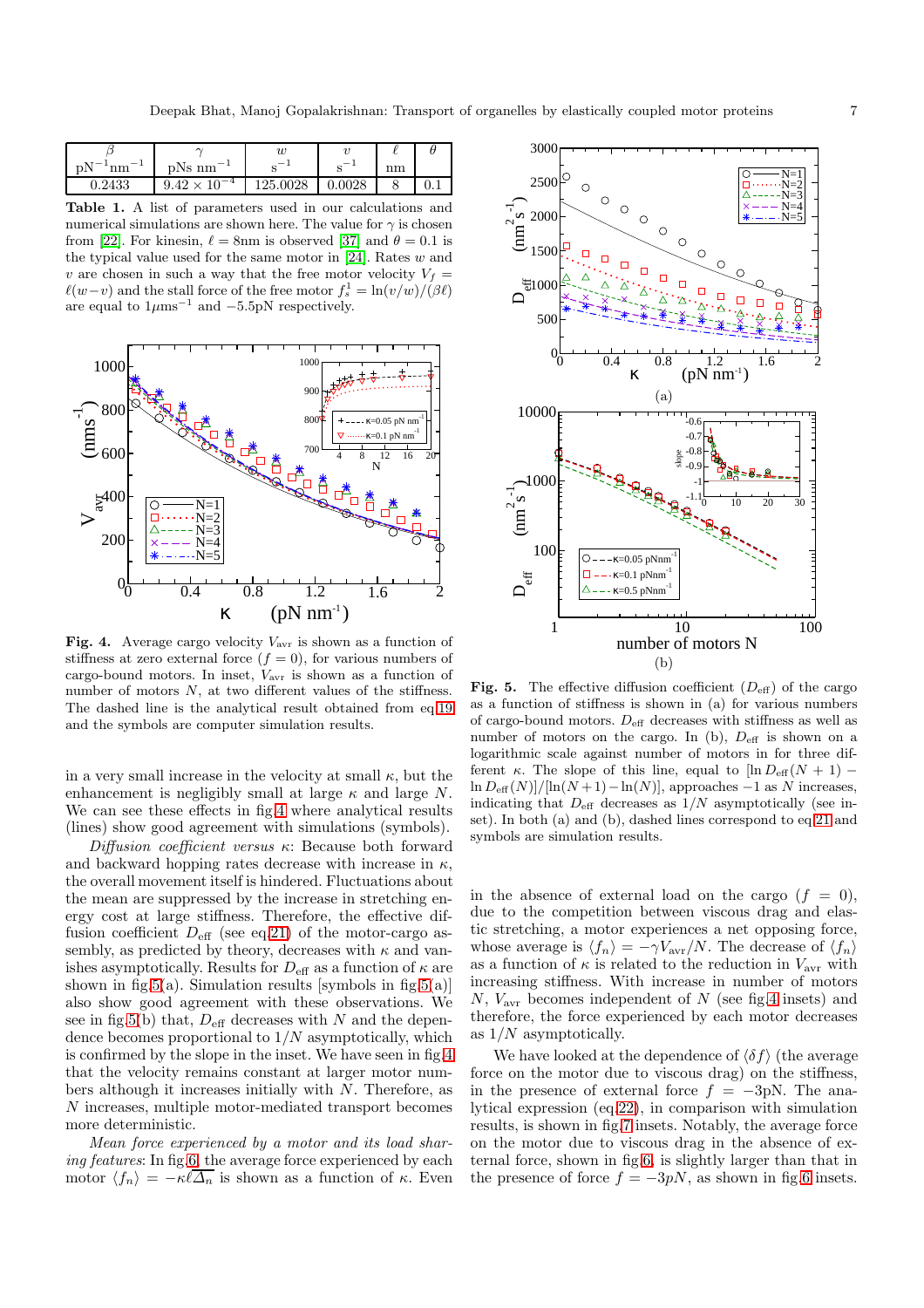

<span id="page-7-0"></span>Fig. 6. The figure show the mean force experienced by each motor  $\langle f_n \rangle = -\kappa \ell \overline{\Delta}$  as a function of stiffness at  $f = 0$ . Inset shows the force experienced by the motor due to the viscous drag in the medium  $\langle \delta f \rangle = \langle f_n \rangle - (f/N)$  at force  $f = -3pN$ . Symbols correspond to results obtained in computer simulations.

This is expected because the opposing force reduces the average velocity of the motor-cargo complex, thereby reducing the viscous drag force on it. Further, with increase in stiffness, the average velocity of the motor decreases, and hence the force experienced due to the drag force also reduces accordingly.

The mean squared fluctuation  $\sigma_f(N)$  which quantifies the load sharing properties is shown in fig[.7](#page-7-1) for  $N = 1$ and 2. From both simulations (symbols) as well as the analytical expression (eq[.23,](#page-5-2) lines), we see that  $\sigma_f(N)$  is an increasing function of  $\kappa$ , i.e., when motors are weakly interacting, they share load equally. For typical  $\kappa$  and N, the deviation is not small- almost 1pN for  $N = 1$  and 2pN for  $N = 2$ , when  $\kappa = 0.5$ pNnm<sup>-1</sup>; the numbers become 2.5pN for  $N = 1$  and 4pN for  $N = 2$  when the stiffness is 1.5pNnm<sup>-1</sup>. The inset of fig[.7](#page-7-1) shows the coefficient of variation  $r = \frac{\sigma_f(N)}{\langle f_n \rangle}$  for  $N = 1, 2$ . Note that while r is less than (but comparable to) 1 for  $N = 1$  (for  $\kappa$  <1.5pN/nm), it is typically greater than one for  $N = 2$ . Force experienced by an individual motor in an assembly is subject to large relative fluctuations when  $N$  is large.

The average force experienced by the motor in the presence of elastic motor-cargo coupling has been studied numerically by Kunwar et al.[\[20\]](#page-12-4) and it has been shown that, the force experienced by the motor decreases with the stiffness, similar to what we have seen in fig[.6.](#page-7-0) Moreover, in their work, broadening of the distribution of force experienced by the motor with increases in the stiffness was also observed, which is captured by  $\sigma_f(N)$  in fig[.7](#page-7-1) in our study.

Velocity versus  $f$ : We studied the force-velocity curve for a cargo driven by a single motor  $(N = 1)$  at various stiffnesses, results of which are shown in fig[.8.](#page-7-2) We see that, for the chosen set of parameters in Table [1,](#page-6-0) the forcevelocity curve is convex-up. The comparison with com-



<span id="page-7-1"></span>Fig. 7. The standard deviation  $\sigma_f(N)$  (eq[.23\)](#page-5-2) of force experienced by a single motor is shown here as a function of stiffness at  $f = -3pN$ . Inset shows, the fluctuation to mean ratio  $r = \frac{\sigma_f(N)}{|\langle f_n \rangle|}$  at  $f = -3pN$ . The symbols are results obtained in computer simulations while the line corresponds to analytical result.



<span id="page-7-2"></span>Fig. 8. The force-velocity curve is shown for a cargo driven by a motor protein  $(N = 1)$  at different stiffnesses  $\kappa$  of the motor-cargo linker(dashed line, eq[.19\)](#page-4-2). The computer simulation results are shown as symbols.

puter simulations (symbols) show nice agreement with the theoretical results at small opposing forces  $(f < 0)$ , while significant deviation is observed at larger opposing forces, particularly close to the regime where velocity becomes zero. Interestingly, in simulations, the velocity appears to cross zero at the same force for all  $\kappa$  values, indicating that the stall-force is independent of  $\kappa$ ; a more detailed discussion on the same is given in the next paragraph.

Stall force versus  $\kappa$ : We looked at stall-force  $f_s^N(\kappa)$  as a function of  $\kappa$  for a cargo driven by varying numbers of motor proteins. For fast convergence in simulations, we replaced the constant force  $f$  with a harmonic trap force  $f = -\kappa_t x$  where  $\kappa_t$  is the trap stiffness, whose value was  $\alpha$ chosen as 0.5pNnm<sup>-1</sup> (we have performed some simulations in the constant force ensemble also, and verified that the results are not affected). The results for stall force as a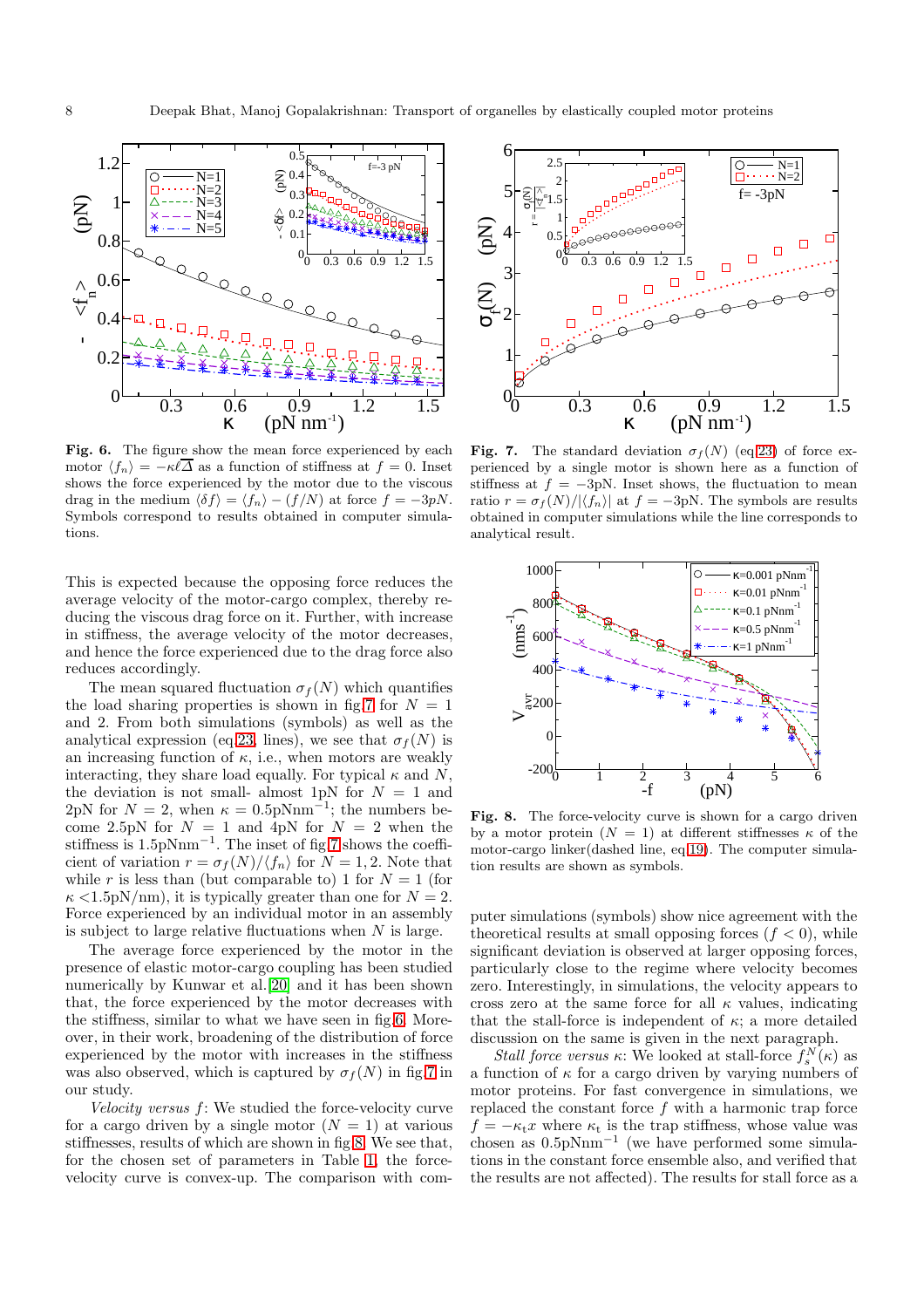

<span id="page-8-2"></span>Fig. 9. The results for stall force as a function of stiffness  $\kappa$  is shown here different N. The computer simulation results are shown as symbols. The dashed line corresponds to the analytical expression given in eq[.24.](#page-5-3)

function of stiffness is shown in fig[.9](#page-8-2) for different numbers of cargo bound motors. In numerical simulations (symbols in the figure), the stall force is found to be independent of  $\kappa$ . However, the expression for the stall force given in eq[.24](#page-5-3) disagree with simulations, except in the limit  $\kappa \to 0$ . The underlying reason is presumably the neglect of higher order terms in the expansion of the master equation (eq[.12\)](#page-3-2), not captured in the first order perturbation approximation. To justify this argument, in Appendix A, we have given the Taylor coefficients (eq[.11\)](#page-3-9) of different orders in the presence of the stall force of the motor proteins and show that higher order terms are not negligible when  $\kappa$  is large.

It is also pertinent to point out that force-velocity behaviour of two elastically coupled motor proteins has been studied in [\[27\]](#page-12-11), where stall force is found to be dependent on the stiffness. However, there are two key differences between our model and that in [\[27\]](#page-12-11). (i) In [\[27\]](#page-12-11), forward hopping rate of the individual motor is linearly dependent on the force (which is derived from linear force-velocity relation), while backward hopping is absent. In our model, more general, thermodynamically consistent rates (eq[.18\)](#page-3-8) are used. (ii) Detachment of motors from the filament with load-dependent detachment rates is included in [\[27\]](#page-12-11), while it is ignored on our study. We are presently developing an extended version of our model, which also include motor detachment from the filament.

## <span id="page-8-0"></span>3 Comparison with experiments

In order to check how well our model describes the observed features of real motors, we study the force-velocity behaviour of kinesins reported in [\[37\]](#page-12-21). In the experiment, the velocity of a motor protein attached to a silica bead was studied by exerting controlled loads using an optical trap, in the presence of different ATP concentrations. The force-velocity behaviour found in Visscher et al. (1999) at  $5\mu$ M and  $2m$ M ATP concentration is displayed as squares in fig[.10\(](#page-8-3)a) and (b) respectively. We managed to reproduce



<span id="page-8-3"></span>Fig. 10. In (a) and (b), the force-velocity behaviour predicted from our theory and simulation is compared with the forcevelocity behaviour of kinesin observed by Visscher et al. [\[37\]](#page-12-21) at  $5\mu$ M and 2 mM ATP concentrations respectively. In both (a) and (b), experimental data (used with the permission of the publishers) are given as squares, analytical results as dashed lines and numerical simulations in circles.

these results by tuning a few parameters in our model. The values of  $\ell$ ,  $\beta$  and  $\gamma$  are same as that in Table [1.](#page-6-0) The forward and backward hopping rates of the motor  $(w \text{ and } v)$  are determined in such a way that the single free motor velocity  $[V_f = \ell(w - v)]$  and stall force  $[f_s^1 = \ln(v/w)/\beta \ell]$  are consistent with experimental obser-vations in [\[37\]](#page-12-21). Specifically, at  $5\mu$ M ATP concentrations, velocity and stall force of the motor are close to 70nms<sup>−</sup><sup>1</sup> and  $-5.5$ pN respectively, from which we get  $w \approx 8.745 \text{s}^{-1}$ and  $v \approx 1.96 \times 10^{-4} \text{s}^{-1}$ . Similarly, at 2mM ATP concentration velocity and stall force are respectively 1000nms<sup>−</sup><sup>1</sup> and  $-7pN$ , using which we get  $w \approx 125s^{-1}$  and  $v \approx$  $1.52 \times 10^{-4}$  s<sup>-1</sup>. The value of  $\theta$  is reduced slightly (from 0.1) to 0.05) in order to get more accurate behaviour for 2mM ATP concentration case. The force-velocity behaviour obtained mathematically (dashed line) and computationally (circles) at stiffness  $\kappa = 0.2$ pNnm<sup>-1</sup> is shown in fig[.10\(](#page-8-3)a) and (b) at  $5\mu$ M and  $2m$ M ATP concentrations respectively. However, at larger values of  $\kappa$ , the results do not seem to show good agreement with experimental observations. Further, as the external force on the motor approaches the stall force, analytical results show a slight deviation from computer simulation results, suggesting the relevance of higher order corrections.

## <span id="page-8-1"></span>4 Summary and Conclusions

In this paper, we explored the effects of elastic coupling between a cargo and the attached molecular motors on the statistical properties of transport. In our model, we regarded motor domains of these proteins as biased random walkers with fixed jump length, while the cargo is subjected to thermal noise and an external applied force, in addition to elastic forces from the motors. To capture the elastic energy dependence of motor hopping rates, asymmetric exponential forms given in eq[.18](#page-3-8) were used. The stochastic hopping dynamics for N motor proteins, along with the over-damped Langevin equation for cargo mo-tion (eq[.1\)](#page-2-7) leads to a  $(N + 1)$ -variable composite master equation for the dynamics of the motor-cargo assembly.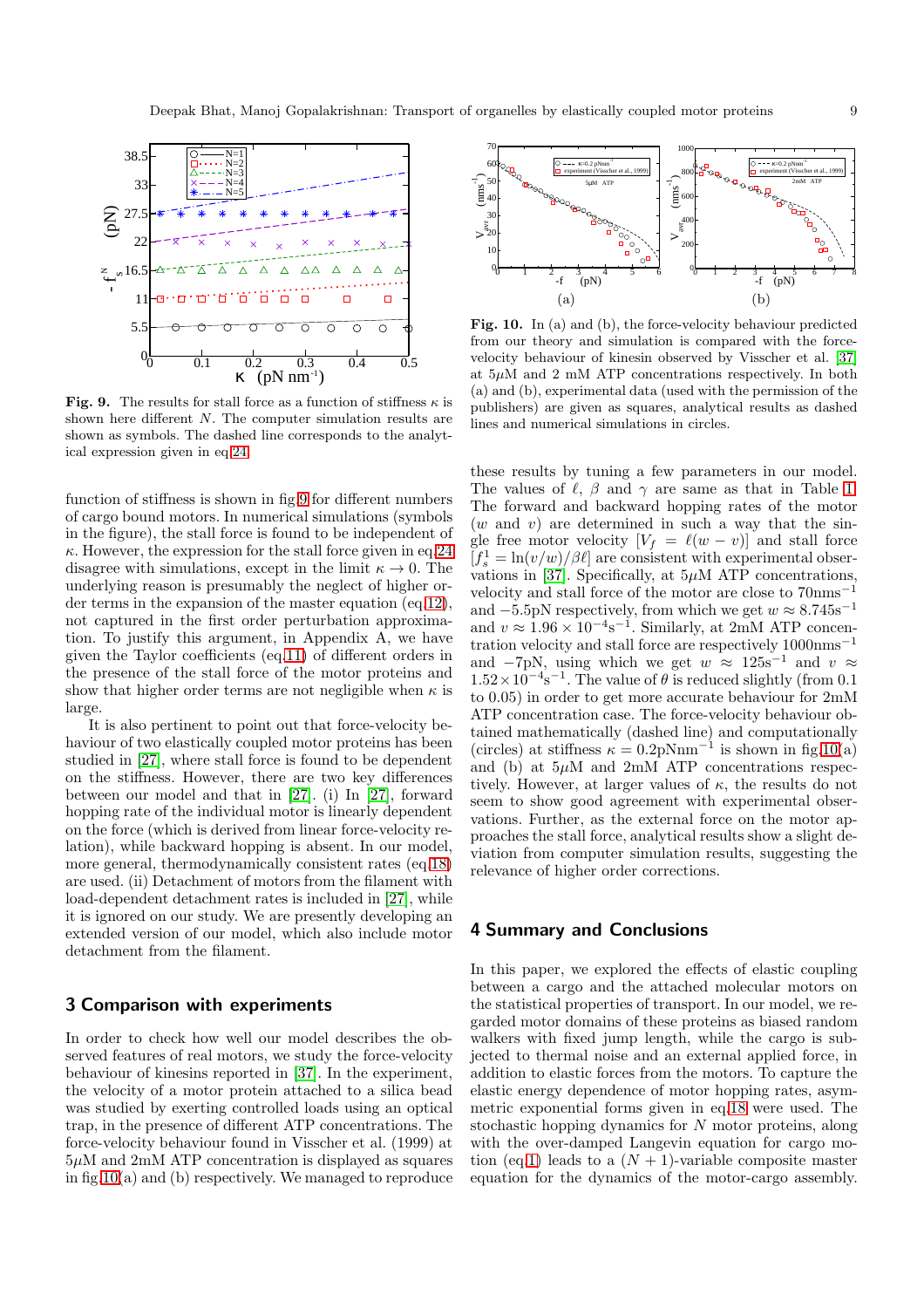Employing a transformation of variables and first order perturbation expansion in the master equation governing the motor-cargo dynamics, the dynamics of the average quantities was systematically separated from that of fluctuations. The former satisfies a set of deterministic "macroscopic" equations, while the latter are governed by a LFPE, which yields equations for the various moments and correlation functions. Both sets of equations were solved numerically to determine quantities of interest such as the average velocity and mean force experienced by the motor, effective diffusion coefficient of the motor-cargo complex and information on load sharing between the motors. Using our model, we also reproduced the force-velocity behaviour of kinesin observed in an experiment [\[37\]](#page-12-21) by minimal tuning of parameters.

We made the following important observations in course of our study. (i) The average velocity and the effective diffusion coefficient of the motor cargo assembly reduces with increase of the elastic coupling constant  $\kappa$ . Our results are consistent with some of the observations made in earlier studies [\[25,](#page-12-9)[26\]](#page-12-10) where it was reported that, the average cargo velocity reduces as a function of stiffness of the motor-cargo linker. (ii) Asymptotically, the average velocity becomes independent of motor number N while the effective diffusion constant decreases as  $1/N$ . (iii) Even in the absence of external force, all the motors experience a load due to viscous drag of the cytoplasm. The average force experienced by a motor decreases with  $\kappa$ , and this observation is consistent with earlier study by Kunwar et al.[\[20\]](#page-12-4). In the presence of opposing external force on the cargo, the average velocity of the cargo decreases and hence the force due to the viscous drag also reduces accordingly. (iv) When  $\kappa$  is very small, motors are almost non-interacting and the force on the cargo is shared equally among the motors. On the other hand, as  $\kappa$  becomes larger, the deviation from this "mean field" behaviour becomes significant. Kunwar et al.[\[20\]](#page-12-4) too have reported large fluctuations in the force experienced by individual motor in a team of two motors pulling a cargo. (iv) The stall force is found to be independent of the stiffness  $\kappa$  in simulations, but this behaviour is not captured by the analytical results due to the neglect of relevant higher order terms in the Kramers-Moyal expansion.

The complete absence of  $\kappa$ -dependence in the stall force is an important observation in our study, something which our analytical treatment failed to reproduce. This has important implications; for instance, this result guarantees that the stall force measured for a motor using a glass bead as cargo in an in vitro optical trap experiment may be expected to be valid for a more flexible intracellular cargo also. Recent experiments on transport of DNAscaffold by motors having controlled separation between them, have opened possibility of studying directly motormotor interaction between like motors during transport [\[12\]](#page-11-11). In such experiments, it may be possible to verify some of our predictions. We hope that the formalism developed here and its possible future extensions will be found useful in quantitative modelling of cargo transport involving multiple motor proteins.

The authors would like to thank P.G. Senapathy Centre for Computing Resources, IIT Madras for computational support. DB thanks Udo Seifert for stimulating discussions during the Non-equilibrium Statistical Physics Workshop (2015) held at ICTS, Bengaluru. DB also acknowledges Sumesh Thampi, Raghunath Chelakkot and Amitabha Nandi for useful conversations.

# A On the relevance of higher order terms in the Kramers-Moyal expansion

The Taylor coefficients  $\alpha_{nkl...}^{(r)}$  and  $\beta_{nkl...}^{(r)}$  given in eq[.11](#page-3-9) are derivatives of  $V_n$  and  $D_n$  respectively, evaluated at  $\mathbf{x} = \overline{\mathbf{x}}$ . As we see from eq[.8,](#page-3-10)  $V_0$  is function of all the variables  $(x_0, x_1...x_N)$ , but depends only linearly on them. So corresponding coefficients of order larger than one in the Taylor expansion are zero identically, i.e.  $\alpha_{0kl...}^{(r)} = 0$  for  $r \ge 2$ .  $D_0 = D/\ell^2$  is a constant, so all  $\beta_{0kl...}^{(r)}$  for  $r \ge 1$  are zero. However, from eqs[.7](#page-3-6) and [18,](#page-3-8) we can see that the higher order coefficients in Taylor expansion of  $V_n$ and  $D_n$  are non-zero for  $n \geq 1$ . But,  $V_n$  and  $D_n$  are functions of only  $x_n$  and  $x_0$  through  $\Delta_n = x_n - x_0$ . Therefore, those terms involving cross derivatives i.e.  $\alpha_{nkl...}^{(r)}$  and  $\beta_{nkl...}^{(r)}$  with  $k, l.. \neq n$ and  $k, l, \neq 0$  are zero [only for  $k, l, \ldots = n, 0, \alpha_{nkl...}^{(r)}$  and  $\beta_{nkl...}^{(r)}$ survive]. Further, the coefficients with  $k = n$  corresponding to derivative with respect to  $x_n$  and those with  $k = 0$  corresponding to derivative with respect to  $x_0$  (keeping rest of the suffices same), differ only by sign. Therefore, it is enough to study the coefficients corresponding to  $k = l = ... = n$  i.e.  $\alpha_{nnn...}^{(r)}$  and  $\beta_{nnn}^{(r)}$  for  $n \ge 1$ . From eqs[.7,](#page-3-6) [11](#page-3-9) and [18,](#page-3-8) these are given by

<span id="page-9-0"></span>
$$
\alpha_{nnn..}^{(r)} = \frac{\left(\beta \kappa_n \ell^2\right)^r}{r!} \left[ (-\theta_n)^r W_n^+(\overline{\Delta_n}) - (1 - \theta_n)^r W_n^-(\overline{\Delta_n}) \right],
$$
  

$$
\beta_{nnn..}^{(r)} = \frac{\left(\beta \kappa_n \ell^2\right)^r}{r!} \left[ (-\theta_n)^r W_n^+(\overline{\Delta_n}) + (1 - \theta_n)^r W_n^-(\overline{\Delta_n}) \right] (25)
$$

Further, for identical motors,  $\Delta_n = \Delta$ ,  $\theta_n = \theta$ ,  $w_n = w$ ,  $v_n = v$  and therefore, at fixed N,  $\alpha_{nnn...}^{(r)} = \alpha_{111...}^{(r)}$  and  $\beta_{nnn...}^{(r)} =$  $\beta_{111...}^{(r)}$  for all  $N \ge n \ge 2$ . In fig[.11,](#page-10-0) Taylor coefficients  $\alpha_{111...}^{(r)}$  and  $\beta_{111}^{(r)}$ , shown (up to  $r = 5$ ) for  $N = 1$  at different  $\kappa$  and  $\theta$  values. For the chosen set of parameters given in Table [1,](#page-6-0) when  $\theta = 0.1$ the terms corresponding to  $r = 1$  are predominant in the range of stiffness we considered in this study  $(0 - 2pNnm^{-1})$ . Therefore, the formalism developed here shows overall agreement with computer simulations. On the other hand, at  $\theta = 0.5$  and  $\theta = 0.9$ , higher order terms become important and so the formalism developed here is not appropriate at these  $\theta$  values. But, at very small  $\kappa$  values such that  $\beta \kappa \ell^2 \ll 1$ , we see from eq[.25](#page-9-0) that the higher order Taylor coefficients are small, and so the formalism is valid in this regime.

In fig[.12](#page-10-1) and fig[.13,](#page-10-2) we have shown results for  $V_{\text{avr}}$  and  $D_{\text{eff}}$  as a function of  $\kappa$  obtained in computer simulations at  $\theta = 0.5$  and  $\theta = 0.9$ . The variation in the velocity and diffusion coefficient as a function of stiffness  $\kappa$  is qualitatively similar to that of  $\theta = 0.1$ . However, now a large deviation from the analytical results is seen, which highlights the inaccuracy of our approximation for these parameter values.

For the set of parameters in Table [1,](#page-6-0) the Taylor coefficients  $\alpha_{11..}^{(r)}$  and  $\beta_{11..}^{(r)}$  evaluated at  $f = -5.5$ pN are also shown for  $N =$ 1 in the fig[.14.](#page-10-3) We saw in fig[.11](#page-10-0) (for  $\theta = 0.1$  column) that, when  $f = 0$ , only the first order coefficients are important within the range of stiffness considered. However at  $f = -5.5pN$ , all the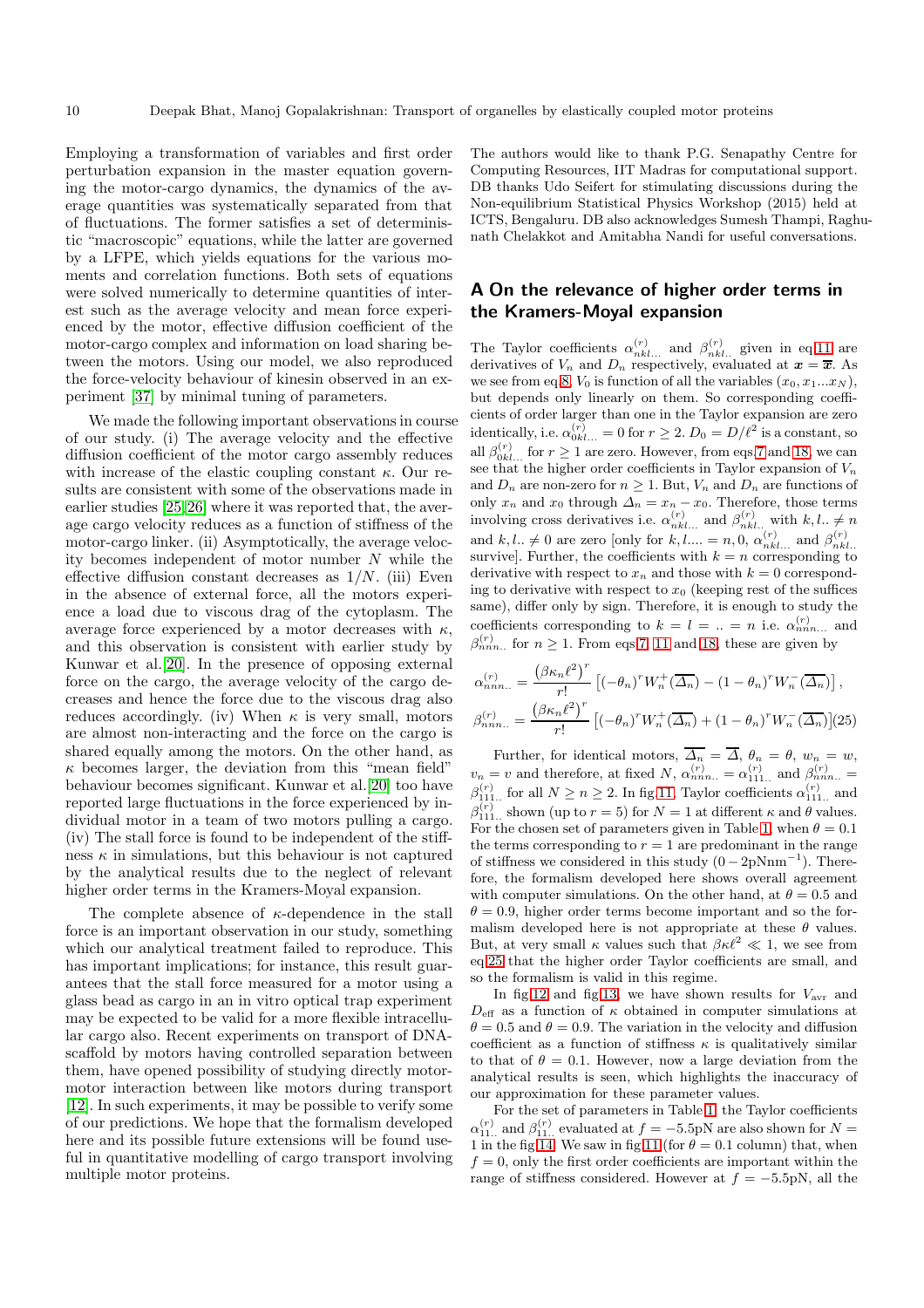

<span id="page-10-0"></span>**Fig. 11.** Taylor coefficients  $\alpha_{11...}^{(r)}$  and  $\beta_{11...}^{(r)}$  given in eq[.25](#page-9-0) are shown here (up to  $r = 5$ ) as function of  $\kappa$  at  $\theta = 0.1, \theta = 0.5$ and  $\theta = 0.9$ . For  $\theta = 0.1$  higher order terms are much smaller compare to first order terms. On the other hand for  $\theta = 0.5$ and  $\theta = 0.9$ , higher order terms are significant.



<span id="page-10-1"></span>Fig. 12. Average velocity of the cargo as a function of stiffness is shown here for  $\theta = 0.5$  in (a) and  $\theta = 0.9$  in (b). All the other parameters are chosen from Table [1.](#page-6-0) The deviation of analytical results (lines) from simulation (symbols) is significant in these cases, compared to that in  $\theta = 0.1$  case (fig[.4\)](#page-6-1).

higher order terms are large compared to first order terms. This results in the deviation of analytical results for stall force from the computer simulations in fig[.9.](#page-8-2)

# B Evaluation of effective diffusion coefficient

 $\Pi(\eta)$  in eq[.12](#page-3-2) is function of fluctuations  $\eta \equiv {\eta_0, \eta_1, \dots, \eta_N}$ . We define the Fourier transform of  $\Pi$  with respect the variables  $\eta$ 



<span id="page-10-2"></span>Fig. 13. Effective diffusion coefficient of the motor-cargo assembly is shown as a function of stiffness here for  $\theta = 0.5$  in (a) and  $\theta = 0.9$  in (b). Here, rest of the parameters are chosen from Table [1.](#page-6-0) The deviation of analytical results (lines) from simulation (symbols) is significant here due to prominent higher order corrections.



<span id="page-10-3"></span>**Fig. 14.** The coefficients  $\alpha_{11...}^{(r)}$  and  $\beta_{11...}^{(r)}$  given in eq[.25](#page-9-0) are shown as function of  $\kappa$  at  $f = -5.5pN$  for  $N = 1$ . Rest of the parameters are chose from Table [1.](#page-6-0)

as:

$$
\mathcal{F}[H(\boldsymbol{\eta})] \equiv \Phi(\boldsymbol{g}) = \int \exp[i \boldsymbol{g} \cdot \boldsymbol{\eta}] H(\boldsymbol{\eta}) d\eta_0 d\eta_1.
$$

Using properties of the Fourier transform,

$$
\mathcal{F}\left[\frac{\partial^m \Pi(\boldsymbol{\eta})}{\partial \eta_n^m}\right] = (-ig_n)^m \Phi(\boldsymbol{g}) \hspace{2mm}; \hspace{2mm} \mathcal{F}\left[\eta_n \Pi(\boldsymbol{\eta})\right] = \frac{\partial \Phi(\boldsymbol{g})}{\partial (ig_n)}
$$

eq[.12](#page-3-2) may be rewritten as follows: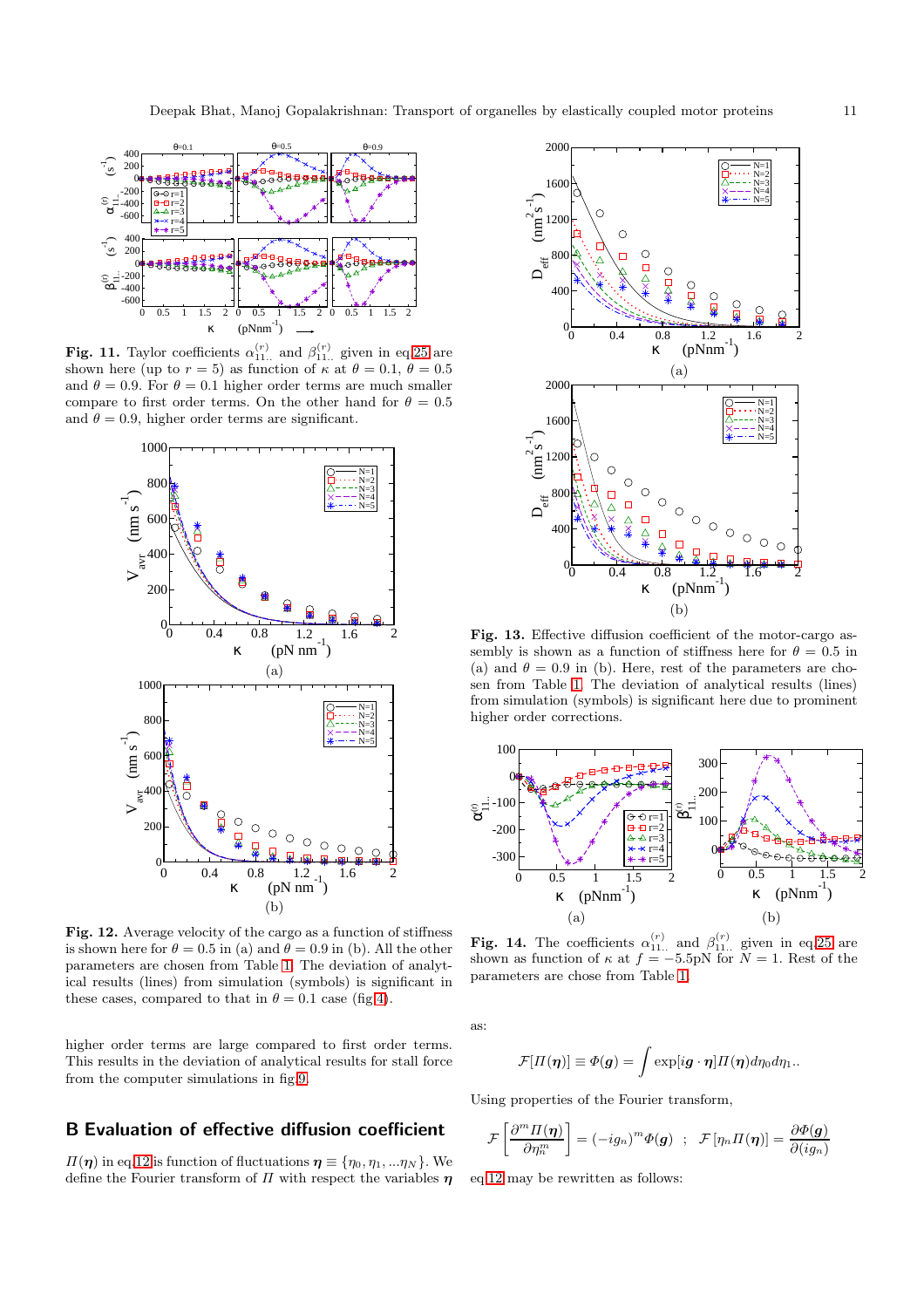<span id="page-11-15"></span>
$$
\frac{\partial \Phi}{\partial t} = \sum_{n=0}^{N} (-ig_n) \left[ \left( \dot{\overline{x}}_n - \overline{V}_n \right) \Phi - \sum_{k} \alpha_{nk}^{(1)} \frac{\partial \Phi}{\partial (ig_k)} \right] - \frac{1}{2} \sum_{n=0}^{N} \overline{D}_n g_n^2 \Phi \quad (26)
$$

Some useful properties of  $\Phi$  here are:

<span id="page-11-16"></span>
$$
\langle \eta_p \rangle = \frac{\partial \Phi}{\partial (ig_p)} \bigg|_{g=0}
$$
 and  $\langle \eta_p \eta_q \rangle = \frac{\partial^2 \Phi}{\partial (ig_p) \partial (ig_q)} \bigg|_{g=0}$  (27)

From eq[.26](#page-11-15) and the definition of  $\langle \eta_p \rangle$  in eq[.27,](#page-11-16) we arrive at:

<span id="page-11-17"></span>
$$
\frac{d}{dt}\langle \eta_p \rangle = \sum_{n=0}^{N} \alpha_{pn}^{(1)} \langle \eta_n \rangle - (\dot{\overline{x}}_p - \overline{V_p})
$$
\n(28)

As  $\{\eta_p\}$  are defined as fluctuations about averages  $\overline{x_p}$ , we require that  $\langle \eta_p \rangle = 0$ , which is realized by putting the nonhomogeneous term in eq[.28](#page-11-17) to zero, thereby arriving at eq[.14.](#page-3-4)

Further, using the condition  $\langle \eta_p \rangle = 0$ , from eq[.26](#page-11-15) and the definition of  $\langle \eta_p \eta_q \rangle$  in eq[.27,](#page-11-16) we obtain:

$$
\frac{d\langle\eta_p\eta_q\rangle}{dt} = \sum_{n=0}^N \left[ \overline{D}_n \delta_{pn} \delta_{qn} + \alpha_{pn}^{(1)} \langle \eta_q \eta_n \rangle + \alpha_{qn}^{(1)} \langle \eta_p \eta_n \rangle \right]. \tag{29}
$$

For  $N = 1$ , second moments and correlation functions are found explicitly as follows:

<span id="page-11-18"></span>
$$
\frac{d}{dt}\langle \eta_0^2 \rangle = D_0 + \frac{\kappa}{\gamma} \left[ \langle \eta_0 \eta_1 \rangle - \langle \eta_0^2 \rangle \right]
$$

$$
\frac{d}{dt}\langle \eta_1^2 \rangle = \overline{D_1} + \alpha \left[ \langle \eta_0 \eta_1 \rangle - \langle \eta_1^2 \rangle \right]
$$

$$
\frac{d}{dt}\langle \eta_0 \eta_1 \rangle = \alpha \langle \eta_0^2 \rangle + \frac{\kappa}{\gamma} \langle \eta_1^2 \rangle - \left( \alpha + \frac{\kappa}{\gamma} \right) \langle \eta_0 \eta_1 \rangle \tag{30}
$$

To solve the above equations, we define the Laplace transforms  $\langle \eta_p \eta_q \rangle_s = \int_0^\infty \exp(-st) \langle \eta_p \eta_q \rangle dt$ . eq[.30](#page-11-18) is now expressed in matrix form and solved for the moments in Laplace space. For  $N = 1$ , the complete solution is

$$
\langle \eta_0^2 \rangle_s = \frac{\left[ D_0 s^2 + D_0 (3\alpha + \frac{\kappa}{\gamma}) s + 2\alpha^2 D_0 + 2(\frac{\kappa}{\gamma})^2 \overline{D_1} \right]}{s^2 (s + \alpha + \frac{\kappa}{\gamma}) (s + 2\alpha + 2\frac{\kappa}{\gamma})}
$$

$$
\langle \eta_1^2 \rangle_s = \frac{\left[ \overline{D_1 s^2 + \overline{D_1} (\alpha + 3\frac{\kappa}{\gamma}) s + 2\alpha^2 D_0 + 2(\frac{\kappa}{\gamma})^2 \overline{D_1} \right]}{s^2 (s + \alpha + \frac{\kappa}{\gamma}) (s + 2\alpha + 2\frac{\kappa}{\gamma})}
$$

$$
\langle \eta_0 \eta_1 \rangle_s = \frac{\left[ (D_0 \alpha + \overline{D_1 \frac{\kappa}{\gamma}}) s + 2\alpha^2 D_0 + 2(\frac{\kappa}{\gamma})^2 \overline{D_1} \right]}{s^2 (s + \alpha + \frac{\kappa}{\gamma}) (s + 2\alpha + 2\frac{\kappa}{\gamma})}.
$$
(31)

We observe that as  $s \to 0$ ,  $\langle \eta_0^2 \rangle_s = \langle \eta_1^2 \rangle_s \approx 2(D_{\text{eff}}/\ell^2 s^2)$ , and hence  $\langle \eta_0^2 \rangle = \langle \eta_1^2 \rangle \approx 2(D_{\text{eff}}/\ell^2)$  where  $D_{\text{eff}}$  is the effective onedimensional diffusion coefficient of the cargo on the filament, given by

$$
D_{\text{eff}}(1) = \ell^2 \left[ \frac{\alpha^2 D_0 + \left(\frac{\kappa}{\gamma}\right)^2 \overline{D_1}}{2(\alpha + \frac{\kappa}{\gamma})^2} \right].
$$
 (32)

For  $N = 2$ , a similar analysis gives the moment-transforms

$$
\langle \eta_0^2 \rangle_s = \frac{D_0 s^2 + D_0 (3\alpha + 2\frac{\kappa}{\gamma}) s + 2\alpha^2 D_0 + 4 \overline{D_1} (\frac{\kappa}{\gamma})^2}{s^2 (s + \alpha + 2\frac{\kappa}{\gamma}) (s + 2\alpha + 4\frac{\kappa}{\gamma})}
$$
  

$$
\langle \eta_1^2 \rangle_s = \langle \eta_2^2 \rangle_s = \frac{\overline{D_1} s^3 + \frac{\overline{D_1}}{2} (2\frac{\kappa}{\gamma} + \alpha) s^2}{s^2 (s + 2\alpha) (s + \alpha + 2\frac{\kappa}{\gamma}) (s + 2\alpha + 4\frac{\kappa}{\gamma})} +
$$
  

$$
\frac{2[\alpha^2 (D_0 + \overline{D_1}) + 4(\frac{\kappa}{\gamma})^2 \overline{D_1} + 3\alpha (\frac{\kappa}{\gamma}) \overline{D_1}] s + 4\alpha^3 D_0 + 8\alpha \overline{D_1} (\frac{\kappa}{\gamma})^2}{s^2 (s + 2\alpha) (s + \alpha + 2\frac{\kappa}{\gamma}) (s + 2\alpha + 4\frac{\kappa}{\gamma})}
$$
  

$$
\langle \eta_0 \eta_1 \rangle_s = \langle \eta_0 \eta_2 \rangle_s = \frac{\left[ (\alpha D_0 + \overline{D_1} \frac{\kappa}{\gamma}) s + 2\alpha^2 D_0 + 4(\frac{\kappa}{\gamma})^2 \overline{D_1} \right]}{s^2 (s + \alpha + 2\frac{\kappa}{\gamma}) (s + 2\alpha + 4\frac{\kappa}{\gamma})}
$$
  

$$
\langle \eta_1 \eta_2 \rangle_s = \frac{2\alpha \left[ (\alpha D_0 + \overline{D_1} \frac{\kappa}{\gamma}) s + 2\alpha^2 D_0 + 4(\frac{\kappa}{\gamma})^2 \overline{D_1} \right]}{s^2 (s + 2\alpha) (s + \alpha + 2\frac{\kappa}{\gamma}) (s + 2\alpha + 4\frac{\kappa}{\gamma})}.
$$
 (33)

Similar to the previous case, it is easily shown that  $\langle \eta_0^2 \rangle =$  $\langle \eta_1^2 \rangle = \langle \eta_2^2 \rangle \approx 2(D_{\text{eff}}/\ell^2)t$  in the large t limit where

$$
D_{\text{eff}}(2) = \ell^2 \left[ \frac{\alpha^2 D_0 + 2(\frac{\kappa}{\gamma})^2 \overline{D_1}}{2(\alpha + 2\frac{\kappa}{\gamma})^2} \right].
$$
 (34)

For both  $N = 1$  and  $N = 2$ , the variance shows diffusive behaviour in the long-time limit. For a general N motor system, we therefore expect  $\langle \eta_i^2 \rangle \sim 2(D_{\text{eff}}/\ell^2)t$ , where  $D_{\text{eff}}$  is the effective diffusion coefficient of the motor-cargo assembly. Based on a simple extrapolation of the analytical results for  ${\cal N}=1$  and  $N = 2$ , we conjecture eq[.21](#page-4-4) as the effective diffusion coefficient for arbitrary N.

#### <span id="page-11-0"></span>**References**

- 1. J. Howard, Mechanics of Motor Proteins and Cytoskeleton, (Sinauer Press, Sunderland, MA, 2001).
- <span id="page-11-1"></span>2. A. B. Kolomeisky, Motor Proteins and Molecular Motors, (CRC Press, Boca Raton, FL, 2015).
- <span id="page-11-3"></span><span id="page-11-2"></span>3. D. Chowdhury, Phys. Rep. 529, (2013) 1.
- 4. A. Desai and T. J. Mitchison, Ann. Rev. Cell. Dev. Biol. 13,(1997) 83.
- <span id="page-11-4"></span>5. S. M. Block and L. S. B. Goldstein and B. J. Schnapp, Nature 348 (1990),348.
- <span id="page-11-6"></span><span id="page-11-5"></span>6. S. P. Gross, Curr. Biol. 17, (2007) R478.
- <span id="page-11-7"></span>7. S. P. Gross, Phys. Biol. 1, (2004) R1.
- <span id="page-11-8"></span>8. M. A. Welte, Curr. Biol. 14, (2004) R525.
- 9. V. Soppina, A. K. Rai, A. J. Ramaiya, P. Barak and R. Mallik, Proc. Natl. Acad. Sci. USA 106, (2009) 19381.
- <span id="page-11-9"></span>10. A. G. Hendricks, E. Perlson, J. L. Ross, H. W. Schroeder III, M. Takito and E. L. F. Holzbaur, Curr. Biol. 20, (2010) 697.
- <span id="page-11-10"></span>11. A. R. Rogers, J. W. Driver, P. E. Constantinou, D. K. Jamisonb and M. R. Diehl, Phys. Chem. Chem. Phys. 11, (2009) 4882.
- <span id="page-11-11"></span>12. K. Furuta, A. Furuta, Y. Y. Toyoshima, M. Amino, K. Oiwa and H. Kojima, Proc. Natl. Acad. Sci. USA 110, (2013) 501.
- <span id="page-11-12"></span>13. C. M. Coppin, J. T. Finer, J. A. Spudich and R. D. Vale, Proc. Natl. Acad. Sci. USA 93, (1996) 1913.
- <span id="page-11-13"></span>14. C. M. Coppin, D. W. Pierce, L. O. Hsu and R. D. Vale, Proc. Natl. Acad. Sci. USA 94, (1997) 8539.
- <span id="page-11-14"></span>15. S. Klumpp and R. Lipowsky, Proc. Natl. Acad. Sci. USA 102, (2005) 17284.